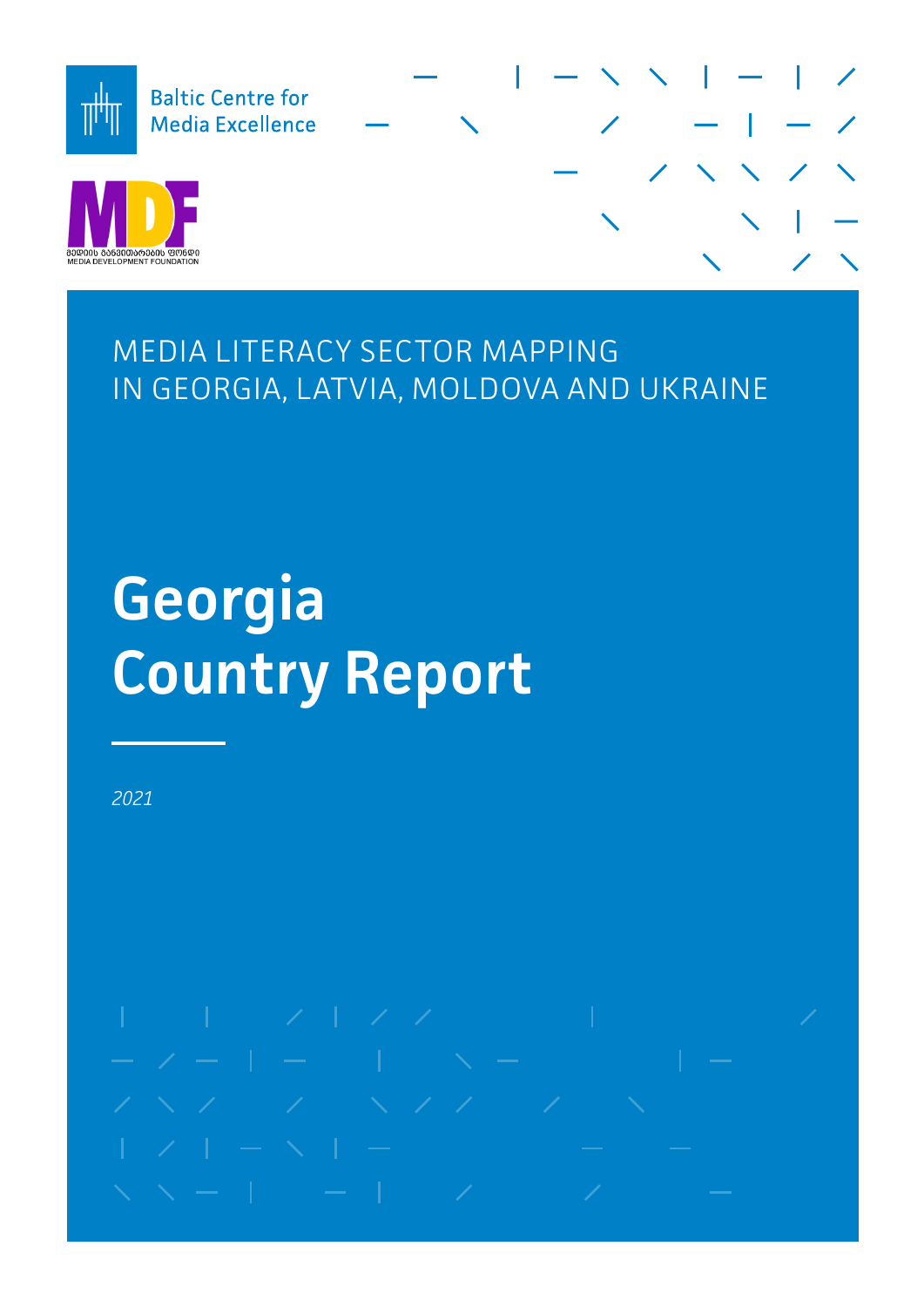# Contents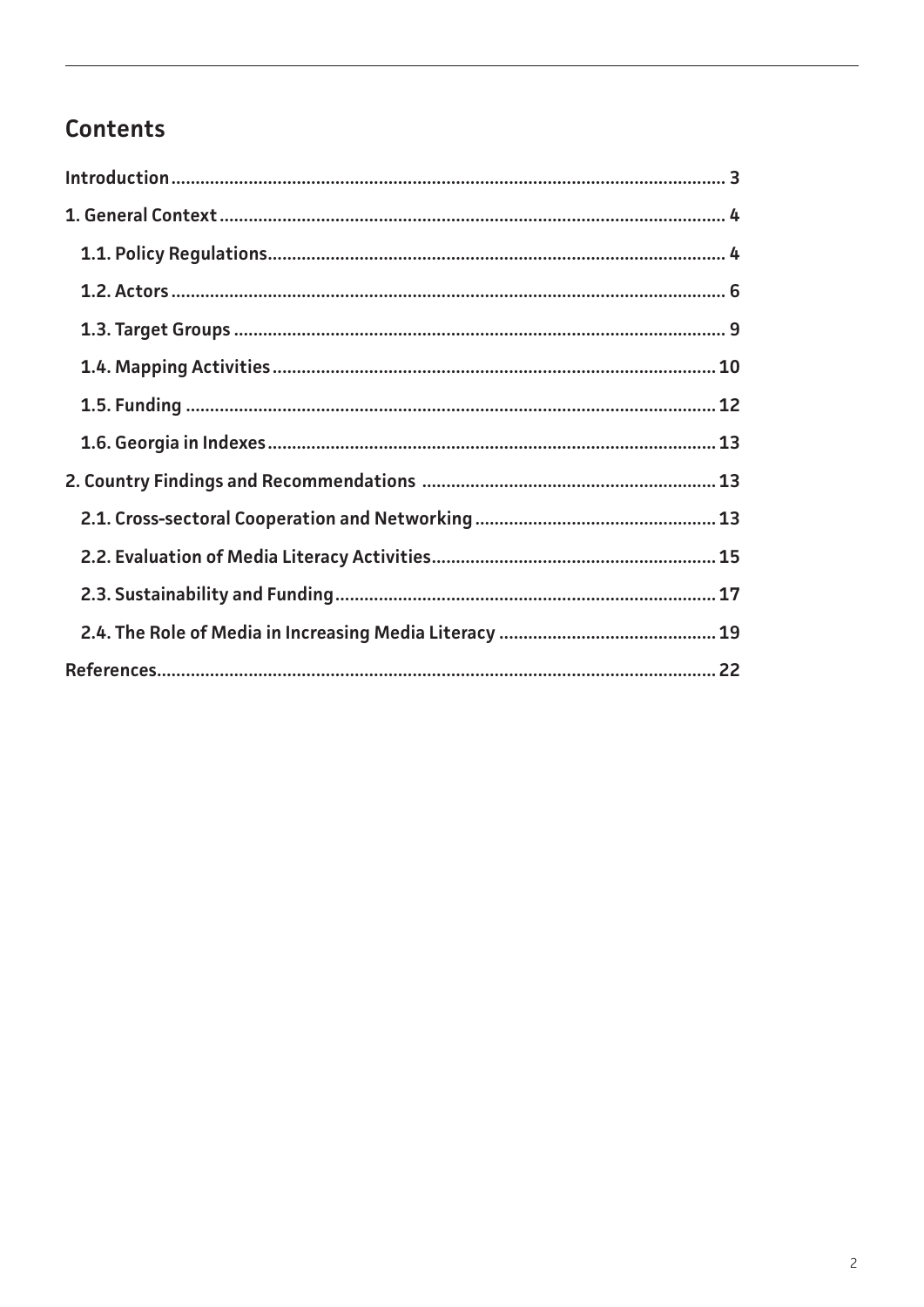# <span id="page-2-0"></span>**Introduction**

Media literacy is a core element of information consumption in a rapidly changing media environment. In such an environment, high media literacy within the audience also generates a demand for quality journalism and helps quality media to survive and develop, as well as to remain trusted. Critical thinking and responsible media use are among the most essential elements in order to strengthen the cognitive dimension of societal resilience to stand up against disinformation and other types of aggressive information. To a different degree, the selected countries are facing multiple challenges connected to the information environment. However, in all these countries, media literacy is seen as a tool for facilitating and saving democratic processes.

Although the term "media literacy" does not have a single definition, and could be interpreted in different ways (for example, to fit in with a donor's agenda), the definition used for the purposes of this analysis is put forward by the European Commission: "Media literacy refers to all the technical, cognitive, social, civic and creative capacities that allow us to access and have a critical understanding of and interact with media. These capacities allow us to exercise critical thinking, while participating in the economic, social and cultural aspects of society and playing an active role in the democratic process".<sup>1</sup>

By using this umbrella definition, the research team introduced and designed the **A-A-A approach** on mapping media literacy developments, which means focusing on **A - actors**; **A - audiences** and **A - activities**. Given the dynamics of developing the media literacy sphere, the team focused on a set of country specific recommendations in the following dimensions: cross-sectoral cooperation and networking; evaluation of media literacy activities; sustainability and funding; media involvement. The executive summary starts by providing background information. The general findings are listed afterwards. Selected threats and strengths are followed by general recommendations.

# *Methodology*

Detailed mapping of media literacy actors, audiences and activities was created using the following methodology, which included:

- Desk research;
- Semi-structured in-depth expert interviews;
- Online survey.

The **desk research** included an analysis of policy papers, traditions of development of media literacy, and significant changes in the trajectory of the development of the environment that have occurred. The focus of the analysis was to evaluate changes within the last three years. However, it includes relevant historical background on media literacy policies; media education development and disinformation resilience development; and the redirecting of responsibility from one institutional body to another.

For the **semi-structured interviews**, the scheme of selecting experts was created. This included selecting at least three experts from the following clusters: government related; non-government related; academia and media related; supporters and donors related. 11 experts were interviewed by using the same interviewing guide with five subsections of questions.

Survey - **the online survey** was created to collect qualitative data on activities and audiences used by different

<sup>1</sup> [https://ec.europa.eu/transparency/expert-groups-register/screen/expert-groups/consult?do=groupDetail.groupDetail&groupID=2541](https://ec.europa.eu/transparency/expert-groups-register/screen/expert-groups/consult?do=groupDetail)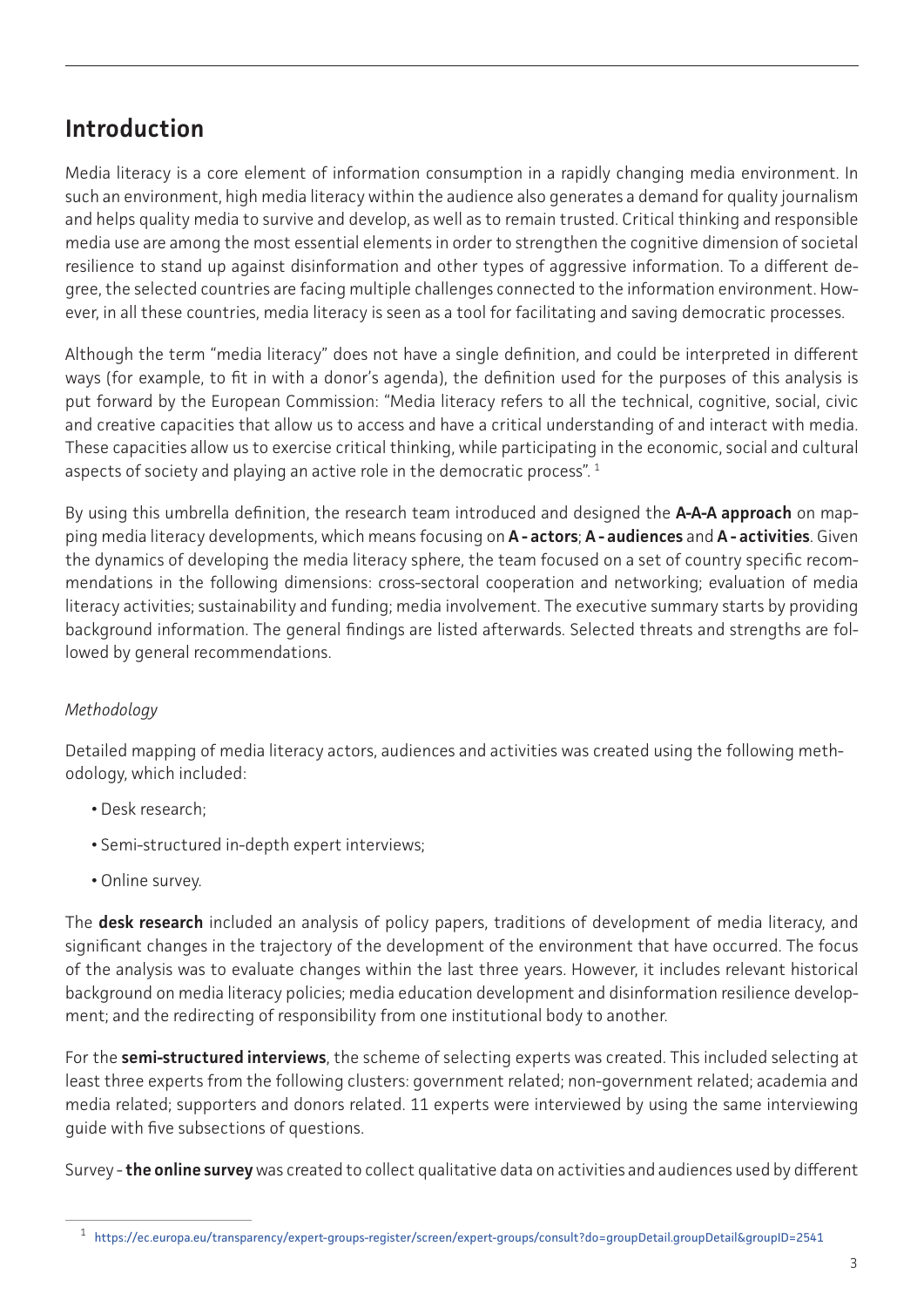<span id="page-3-0"></span>media literacy actors. In the survey active actors were asked to fill in the questionnaire. The survey included four sections, including the profiling of selected media literacy activities. The research team used available conferences and meetings to collect additional information needed to make an analysis, which focused on 1) cross-sectoral cooperation and networking; 2) evaluation of media literacy activities; 3) sustainability and funding; 4) the role of media in increasing media literacy.

#### *Acknowledgements*

The team of researchers is grateful to the experts and representatives of institutions and organisations who dedicated their time and shared knowledge and expertise.

# **1. General Context**

## **1.1. Policy Regulations**

Georgia's media and information literacy policy, which emphasises promoting critical thinking and informed media consumption, is defined by the legislation regulating education and broadcast media. It is primarily aligned with UNESCO and EU definitions. Furthermore, issues related to political propaganda and disinformation, which require a specific understanding of media literacy skills, as well as cyber security challenges, are reflected in the policy documents developed by the Georgian government and the National Security Council. Prior to the 2020 elections, it is noteworthy that a Facebook fact-checking programme was launched in Georgia, aiming to counter disinformation and provide alternative information to social network users through the cooperation of industry with the local third-party fact-checking organisations.

#### *National Developments*

The initial reflection on media literacy issues, at the legislative level in Georgia, occurred during their integration into the National Curriculum in 2011. The initiative placed media and digital literacy on the list of prioritised transferable competencies aimed at developing media literacy skills in schools in all subject groups. Even today, digital and media literacy remains an integral part of the educational policy document, as inseparable components of literacy in general, (National Curriculum, 2018). The National Curriculum defines media literacy as the combination of skills required for perceiving, interpreting, utilising and creating multimedia texts; as well as orienting oneself in the realm of media, making the right choice ("filtering" information) and critically evaluating the acquired information. Given the immense role of schools in developing critical thinking, Civil Society Organisations (CSOs) working on media-related issues have been advocating for the introduction of media literacy as a compulsory subject in the school curricula. (Media Development Foundation (MDF) et al. 2018). Nonetheless, some of the respondents surveyed showed no explicit approach towards the issue, considering both approaches acceptable (i.e., compulsory subject and/or integration of media literacy in form of a transferable competency into other subjects).

Until 2017, media literacy aspects were predominantly mandated by the Ministry of Education, however, the amendments made to the Georgian Law on Broadcasting in 2017 gave the Georgian National Communications Commission (GNCC) responsibility for policy implementation. GNCC represents a standing independent legal entity under the public law established on the basis of state property and regulating broadcasting and electronic communications. The 2017 amendment also defined the concept of media literacy, which now encompassed a combination of knowledge and skills necessary for the effective and safe consumption of various media and communication channels and technology, including; creating, receiving, processing and transmitting information through these channels; interactive participation in receiving and transmitting information, its perception, understanding, critical evaluation, etc.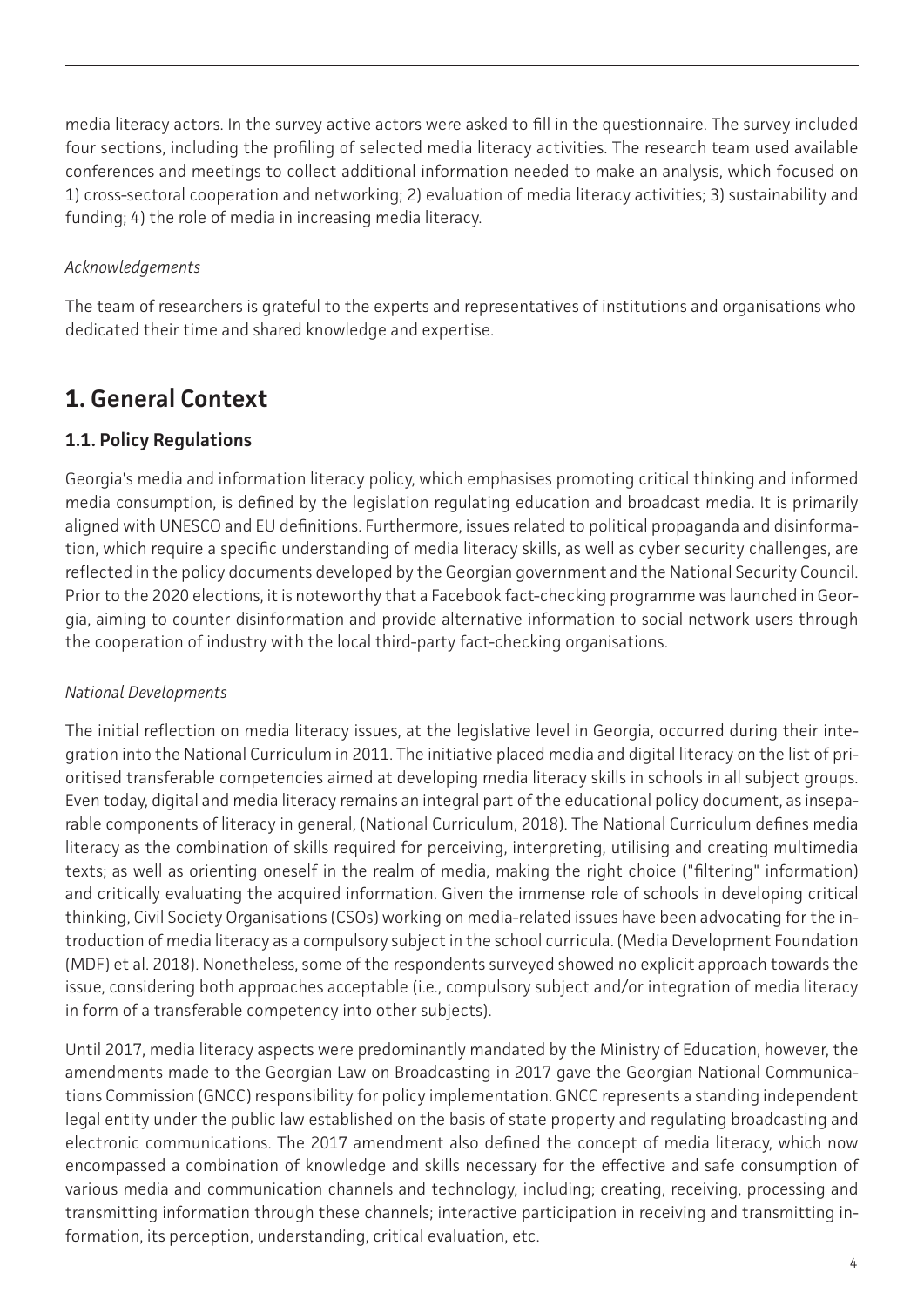Following the law, in 2018, the Commission developed a media literacy development strategy and a threeyear action plan. The policy documents developed by the GNCC received criticism from Non-Governmental Organisations (NGOs) for several reasons (2018): The document development process was not inclusive, as it did not address the existing challenges, including those concerning security and hybrid threats from Russia. In addition, the documents struggled to meet the needs of various target groups, including the most vulnerable ones - national minorities who mostly rely on foreign informational environments due to the language barrier. Moreover, they did not include measurable indicators. (MDF et al. 2018).

Some shortcomings of the policy document were also acknowledged by the GNCC representative during the interview, stating that the agency has already commenced updating the existing documents, which would require introducing more explicit indicators and specifying the planned measures.

Similarly, some of the media experts interviewed and representatives of professional organisations do not share GNCC's approach to the target audience. The criticism has been invoked by the fact that instead of only being focused on strengthening the resilience of media consumers, the media literacy programmes of the regulatory institution also include aspects of educating journalists and creating a platform for media critics. Given the distrust towards the institution and the current practice discussed in the next chapter, experts addressed the dangers of biased interference of the regulatory body in the content-related matters of the media and the creation of alternative self-regulation institutions of journalism (GIP, Assessment by Civil Society, 2020). Notably, media self-regulation in Georgia has a mixed nature. While the Georgian Charter of Journalistic Ethics is a membership-based organisation that reviews complaints against all types of media, the Georgian law obliges broadcasters to consider citizens' complaints on violations of the Code of Conduct in an individual format of self-regulation. The GNCC has no discretion to interfere in the substantive issues defined by the Code, responding only to procedural violations. Institutional distrust is also exacerbated by the fact that the GNCC advocates for a legislative initiative to shift specific self-regulatory issues from the Code of Conduct to regulation, which is perceived as an attempt of censorship by the NGOs (Media Advocacy Coalition, 2019).

## *Securitization of Media Literacy*

"2017-2020 Strategy for EU and NATO Integration Communication" by the Georgian Government highlights Russia's use of hybrid warfare elements during the 2008 Russo-Georgian war, including its propaganda information campaign and cyberattacks. The document also states that propaganda and disinformation intensified in 2014 after the Russian aggression against Ukraine. The stated goal of the communication strategy is, on the one hand, to counter Russian propaganda and, on the other hand, to raise the awareness of the Georgian population about the European Union and NATO.

Another policy document recognising Russian propaganda along with cyber threats as a security problem is the National Cybersecurity Strategy and the Action Plan for 2021-2024. The document acknowledges Georgia as a target of propaganda, false information and cyber-terrorism by the Russian Federation. It claims that the information warfare creates a fertile ground for manipulating public opinion, which poses a significant challenge to national security.

In addition, the document addresses the further challenges to information security posed by the growing reliance on e-services during Covid-19. An example was the cyber-attack on the Richard Lugar Laboratory, which is under the mandate of the Ministry of Health of Georgia, followed by the leakage of documents onto social media (Myth Detector, 2020). This made the country's vulnerability in this direction particularly acute.

Cybersecurity Strategy tackles the importance of developing cybercultures and building the capacity of information societies and organisations to deal with threats and incidents in cyberspace. It considers digital and media literacy as opportunities to achieve the goal.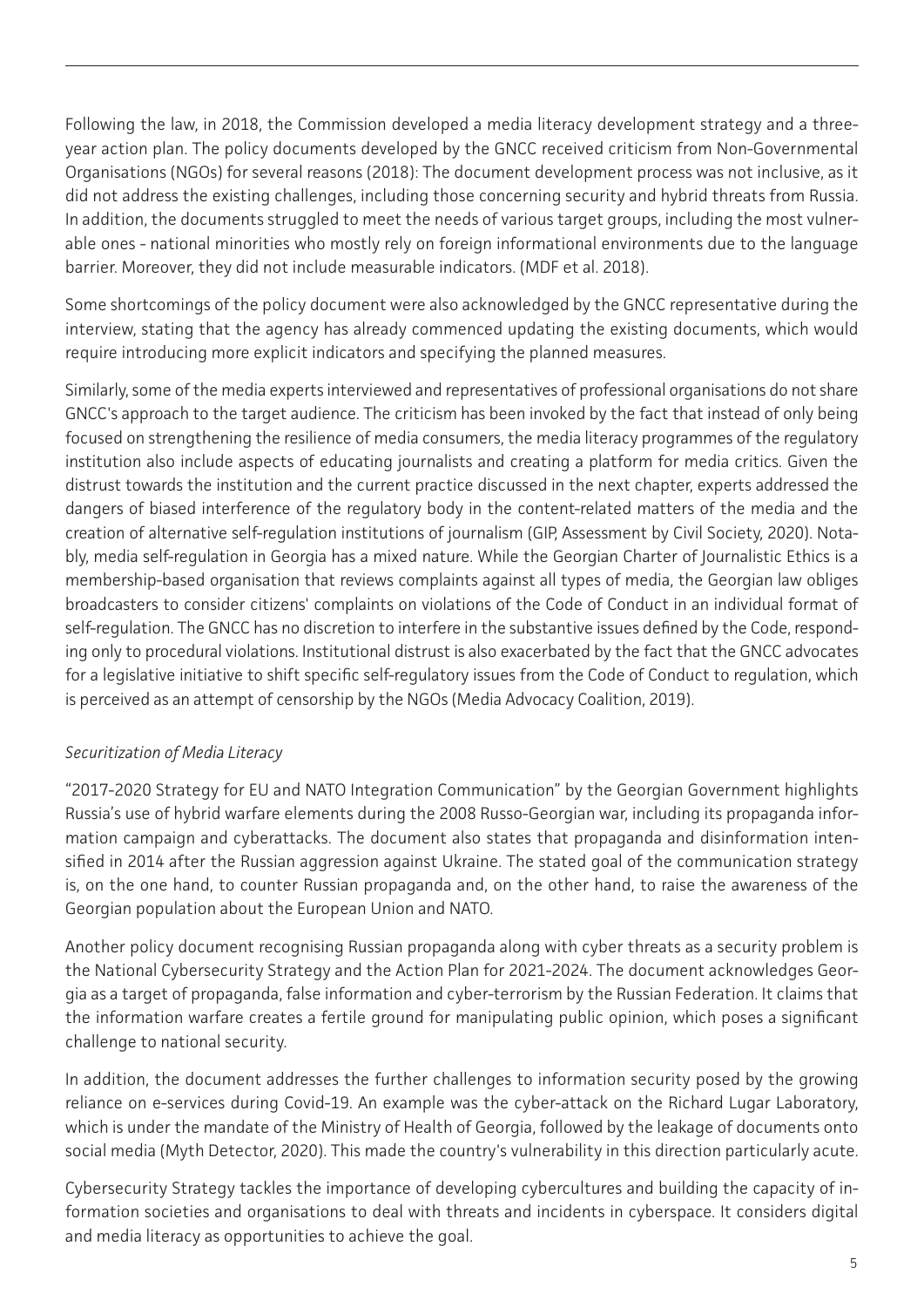#### <span id="page-5-0"></span>*International and Regional Developments*

The Georgian National Communications Commission (GNCC) is involved in various international platforms working on media and information literacy. GNCC has been a member of the European Platform of Regulatory Authorities (EPRA) since 2013 and its Media and Information Literacy taskforce (EMIL). Alongside 19 countries, Georgia was among the co-authors of the UN General Assembly Resolution on Raising Awareness on Media and Information Literacy dedicated to annual Global Media and Information Literacy Week (UN, March 25 2021). GNCC and local CSOs are also closely cooperating with UNESCO and are engaged in its annual global Media and Information Literacy (MIL) week celebrated worldwide since 2011.

Besides events-based cooperation, local NGOs, who are engaged in different international formats, are working with UNESCO and the International Fact-Checking Network (IFCN) to translate MIL educational resources into local languages. MDF has joined IFCN's initiative to translate UNESCO's handbook on model curriculum as an essential addition to the teaching syllabus for journalism educators, practitioners and other interested parties (UNESCO 2013). This publication on teaching disinformation and fact-checking is available in 23 languages, including Georgian and is incorporated into the teaching curricula of Georgian media schools.

Before the 2020 parliamentary elections, Facebook launched its third-party fact-checking programme in Georgia. The fact-checking programme is among Facebook's three approaches (remove, reduce, inform) used for addressing problematic content within the family of its apps.

Under the framework of the fact-checking programme that aims to combat viral disinformation on Facebook, Instagram and WhatsApp, the company collaborates with local fact-checking organisations certified by the International Fact-Checking Network (IFCN). The process is carried out according to the following steps: 1. uncovering disinformation, 2. verification, and 3. reducing its spread. The fact-checking organisations are primarily involved with verifying and identifying disinformation while reducing dissemination remains at the discretion of Facebook. By enabling independent fact-checking organisations to mark posts as false, Facebook allows the audience to receive alternative information. It even reduces the spread of posts marked as false by fact-checkers. In Georgia, Facebook cooperates with the Media Development Foundation's "Myth Detector" and Georgia's Reform Associates' FactCheck.ge.

During the Covid-19 pandemic, Myth Detector and FactCheck.ge joined the #CoronaVirusFacts Alliance and WhatsApp Coronavirus Information Hub, as verified signatories of the International Fact-Checking Network (IFCN) of the Poynter Institute, alongside 100 fact-checkers from more than 70 countries around the world. The Alliance was created to fight the infodemic and the rampant misinformation globally with joint efforts and shared resources.

Experience sharing practices at the international level include MDF's membership in the Deutsche Welle Akademie Media and Information Literacy Expert Network (MILEN), promoting MIL initiatives in four continents and advocating policy improvement, as well as the inclusion of local education resources in global databases promoting best practices worldwide (EduCheckMap, DW Akademie).

# **1.2. Actors**

Although combatting political propaganda and disinformation entails acquiring media literacy skills as well, the present study focuses primarily on actors that work directly on media and information literacy issues.

The experts interviewed named the non-governmental sector and international organisations as key actors in the field of media literacy, highlighting the MDF, the Georgian Charter of Journalistic Ethics, IREX, Atlantic Coun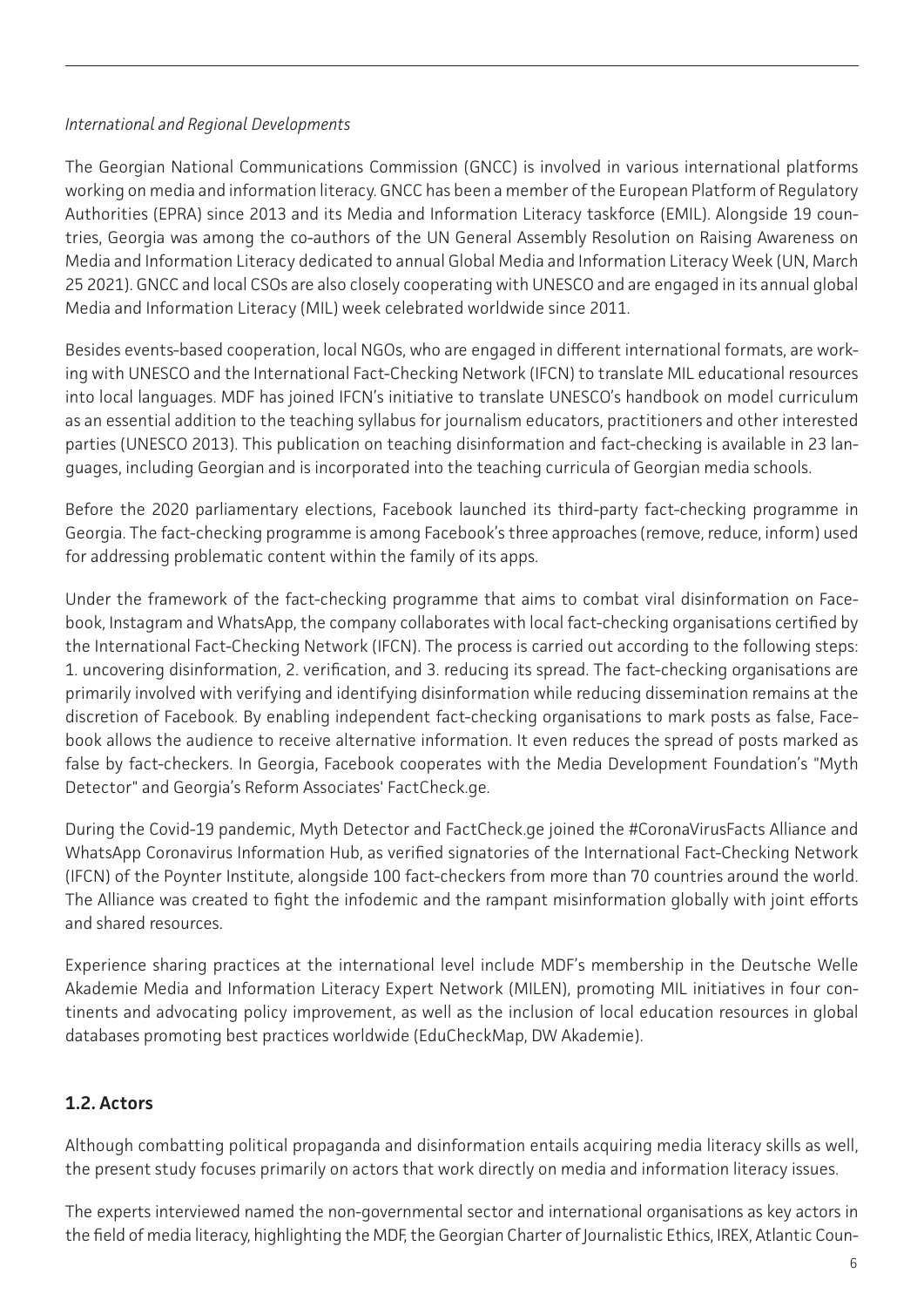cil's DFR Lab, the Institute of Public Affairs (GIPA) and People in Need. Several educational institutions were also highlighted and among the donors mainly the US Embassy, USAID and the EU in Georgia were named.

Based on desk research and conducted interviews, one can divide the media literacy actors of Georgia into the following groups: 1) Government and the Regulatory Commission (GNCC), 2) Educational and Academic Institutions, 3) Non-governmental and Professional Organisations; 4) Media; 5) Local and International Support Organisations.

#### *Government and the Regulatory Commission*

The role of coordinating government agencies around hybrid threats is undertaken by the Government of Georgia, which is the leading coordinating body for strategic communication on EU and NATO integration. Furthermore, deterring disinformation and propaganda is among the competencies of the government's Strategic Communication Departments and the Information Centre on NATO and the European Union, which is under the subordination of the Ministry of Foreign Affairs. The information centre mainly holds informational meetings with the population around EU and NATO-related myths and foreign policy priorities. As for governmental StratComs, to some extent, they aim at raising awareness around media literacy within the society, but most of the time, they are more focused on pursuing information campaigns against the government's political opponents and critical media and less on responding to disinformation from the hostile country, making them a subject of constant criticism by the NGOs (ISFED, Myth Detector, 2020).

Among government agencies, the Ministry of Economy is responsible for ensuring the safe use of the internet and protection from its harmful effects, while the Ministry of Justice, namely, through LEPL (Digital Governance Agency), tackles cyber security.

The field of media and information literacy primarily concerns the Ministry of Education and Science, the Teacher Professional Development Centre, and the National Communications Commission (GNCC), which regulates the broadcasting sector. In addition, the GNCC has a statutory coordinating function of state and non-state actors. The commission's competence is defined by the law, making it responsible for the development of a media literacy strategy and action plans, conducting research, promoting educational projects and coordination.

The Commission of 2018 established the Media Literacy Development Support Department, which focuses predominantly on media literacy. A "Media Academy" was also established, which combines the following three platforms: "Media School" - raising the qualification of media managers, journalists and producers; "Media Critic" - evaluation of media products; and Media Lab - supporting and funding start-ups in digital media. The activities of "Media Critic" are primarily directed against the media that is critical of the government and less against their pro-governmental counterparts. This explains the sceptical attitude of some respondents towards the regulator, as well as the critical assessments of international and local organisations. Both international (Reporters Without Borders (RWB), 2021) and local organisations (IDFI, 2021, MDF, Myth Detector 2020) label the "Media Critic" as politicised, which underscores its attempts to discredit journalists. The 2021 World Press Freedom Index of RWB states that the Commission gradually acquires a censorship function, citing Media Critic as an example. The report notes: "Its online platform, called the "Media Critic," examines media content and tends to discredit independent journalism."

## *Education and Academia*

In addition to the Ministry of Education, which is responsible for integrating media and information literacy competencies into formal education, GNCC and several local non-governmental and international organisations (Media Development Foundation (MDF), the EU, PH International Georgia) work to train teachers and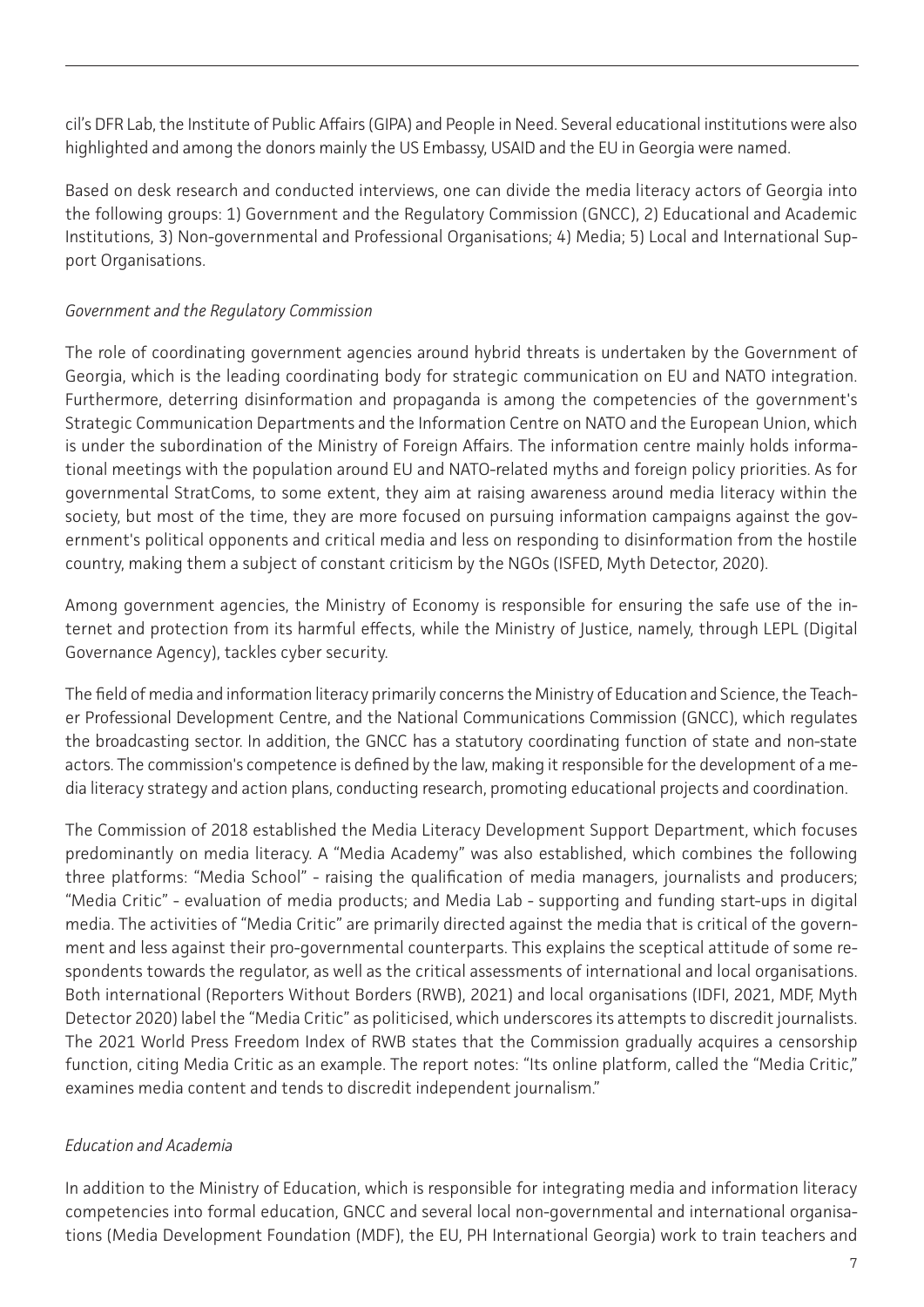provide them with educational resources. Furthermore, informal media and digital literacy programmes are being implemented by a number of non-governmental organisations.

Non-Governmental organisations have introduced several media literacy-oriented programmes into Georgian academia: As part of a one-year teacher training programme at Ilia State University, MDF has introduced a course about media and information literacy in schools to train future media literate teachers. In addition, the Institute for Development of Freedom of Information (IDFI) has introduced a course on disinformation and propaganda research at the University of Georgia.

Ilia State University introduced two specific courses, namely "Propaganda Theories and Methods" for the Political Science master's degree programme in 2017 and "Media and Information Literacy in Schools" for Teachers One-Year Preparation Programme in 2019. The latter was developed and taught by MDF. The University of Georgia offers fact-checking and verification techniques as a separate subject, while several universities have integrated fact-checking and verification techniques into their journalism programmes (Ivane Javakhishvili Tbilisi State University, Georgian Institute of Public Affairs - GIPA). Ilia State University also offers UniLab, allowing students to work in the field of digital literacy.

In addition to MA and BA programmes, the Georgian Institute of Public Affairs (GIPA) works with young people beyond the context of higher education, implementing programmes such as social media platforms for media literacy ambassadors and media literacy programmes for minorities.

#### *NGOs and Professional Organisations*

Based on their activities, non-governmental and professional organisations can be divided into several categories:

- 1. Organisations specialising in media and digital literacy: MDF, IREX, The Georgian Charter of Journalistic Ethics, the Atlantic Council's Digital Forensic Research Lab (DFRLab), BBSA - Georgia, IDFI, CYSEC, GRASS, The Critical Mass, Democracy Lab; Disruption Network Lab;
- 2. Organisations specialising in fact-checking and verification Myth Detector, FactCheck.ge;
- 3. Organisations specialising in exposing electoral discreditation campaigns: International Society for Fair Elections and Democracy (ISFED);
- 4. Membership-based professional organisations for journalists The Georgian Charter of Journalistic Ethics;
- 5. Media Ethics and Critics: Mediachecker, No to phobia!

The following report does not include the wide range of organisations that work on disinformation and propaganda research in Georgia, conduct informational meetings, and plan awareness campaigns on propaganda and disinformation in various thematic areas. Instead, the research prioritises actors specialising in media and digital literacy and providing mechanisms and platforms for critical media content analysis.

#### *Media*

Media literacy projects carried out by the media are predominantly funded by donor organisations. Nonetheless, in separate instances, media outlets create editorial materials to foster the development of critical thinking and information verification in media consumers with internal resources.

The creation of media content around media literacy and other educational projects on the same issue is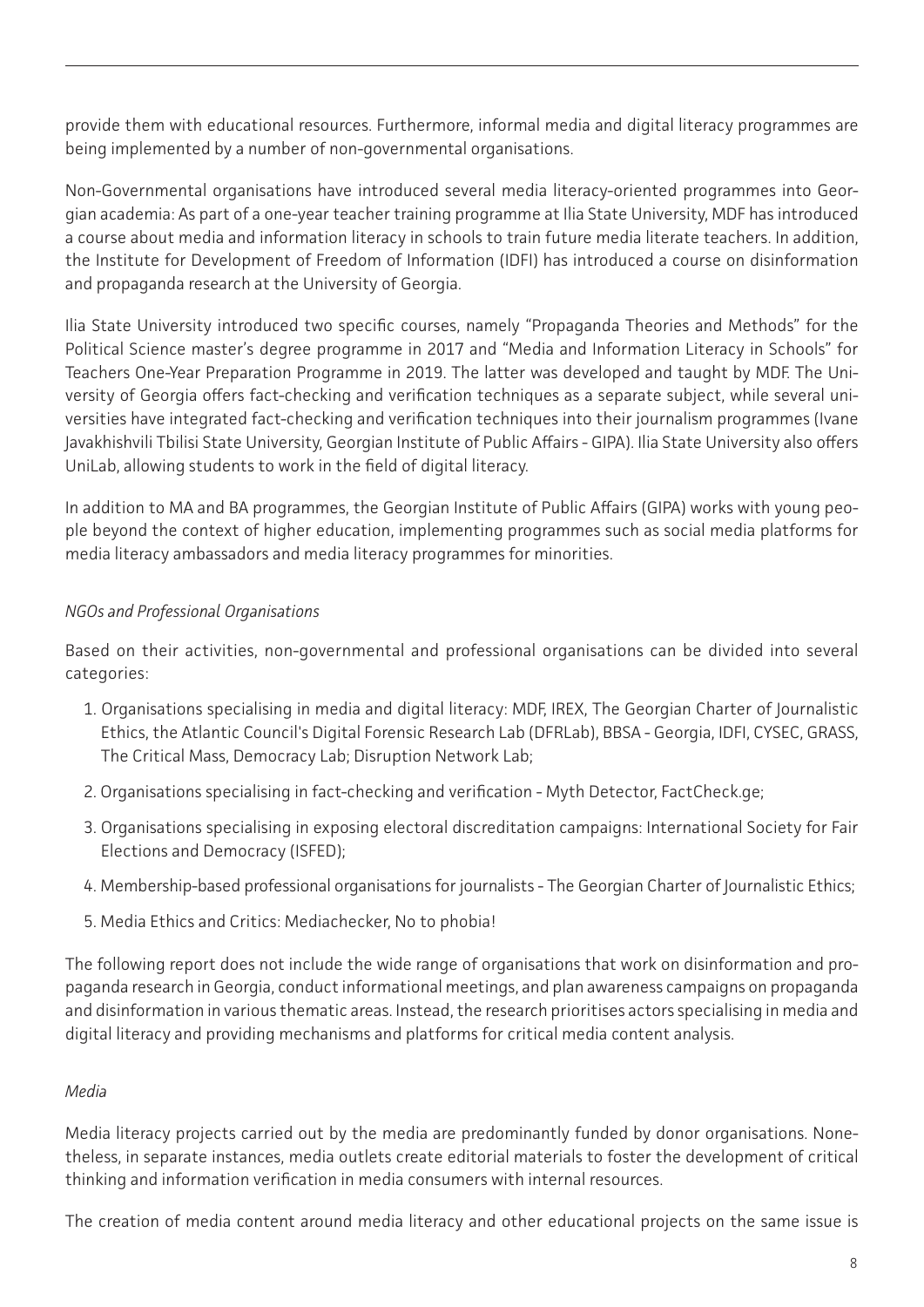<span id="page-8-0"></span>mainly pursued by the following organisations: On.ge, Radio Liberty, Netgazeti, Batumelebi, Public Broadcaster, Chai Khana. Furthermore, various media products related to the activities of individual non-governmental and donor organisations can be found periodically on TV and specific online platforms.

## *Local and International Support*

Several local and international organisations are working in Georgia to develop capacity and support media literacy initiatives, some of which are involved in project implementation, as well as in funding and support.

American governmental and non-governmental organisations have been actively working in the field of media and digital literacy, namely: International Research and Exchanges Board - IREX, Internews, The Critical Mass, PH International, US Embassy, Programmes supported by the United States Agency for International Development – USAID, such as East-West Management Institute, United Nations Association's Promotion of Integration, Tolerance and Awareness programme - PITA and British Zinc Network in Georgia's the Information Integrity Programme.

For years, media literacy programmes in Georgia have been supported by the Deutsche Welle Akademie and the German government, as well as the embassies of the Netherlands, the United Kingdom and separate European countries. Various international organisations have also supported programmes such as the EU, the Council of Europe, and separate UN programmes, including UNICEF. The Institute for War and Peace Reporting - IWPR and the Czech organisation - People in Need Georgia - also work on media literacy issues.

# **1.3. Target Groups**

As indicated by the research, the selection of the target audience is not always based on research-based approaches. Research on media consumption, which allows challenges in different age groups or regional prisms to be identified, has not been conducted in Georgia in recent years. Most of the time, issues related to media consumption and disinformation are integrated into the research conducted by international organisations, namely, NDI and IRI - that study public attitudes about politics and current events but do not draw an indepth and comprehensive picture of these topics.

Two approaches have been identified that have been utilised by the surveyed organisations:

- 1. **Youth-oriented approach.** Given the openness of the youth towards new technologies and their ability to amplify knowledge, many organisations focus their work towards them;
- 2. **Donor-oriented approach**. In this case, the target audience is determined by donor priorities. According to one of the participants, the coordination problem across donors leads to an overlap between the target groups and regions. Hence, it would be essential for locally-represented international organisations to collaborate on setting priorities to optimise resources.

**Youth.** For most respondents, the primary target group of media literacy activities were young people, mainly high-school graduating and university students. The age group of the surveyed young people is defined differently by the organisations, ranging from 15 to 28 years.

The main reason for choosing young people as the primary target group is their high level of acceptance, knowledge dissemination ability, and higher technological aptitude. Hence, organisations prefer to invest limited resources in this selected target group.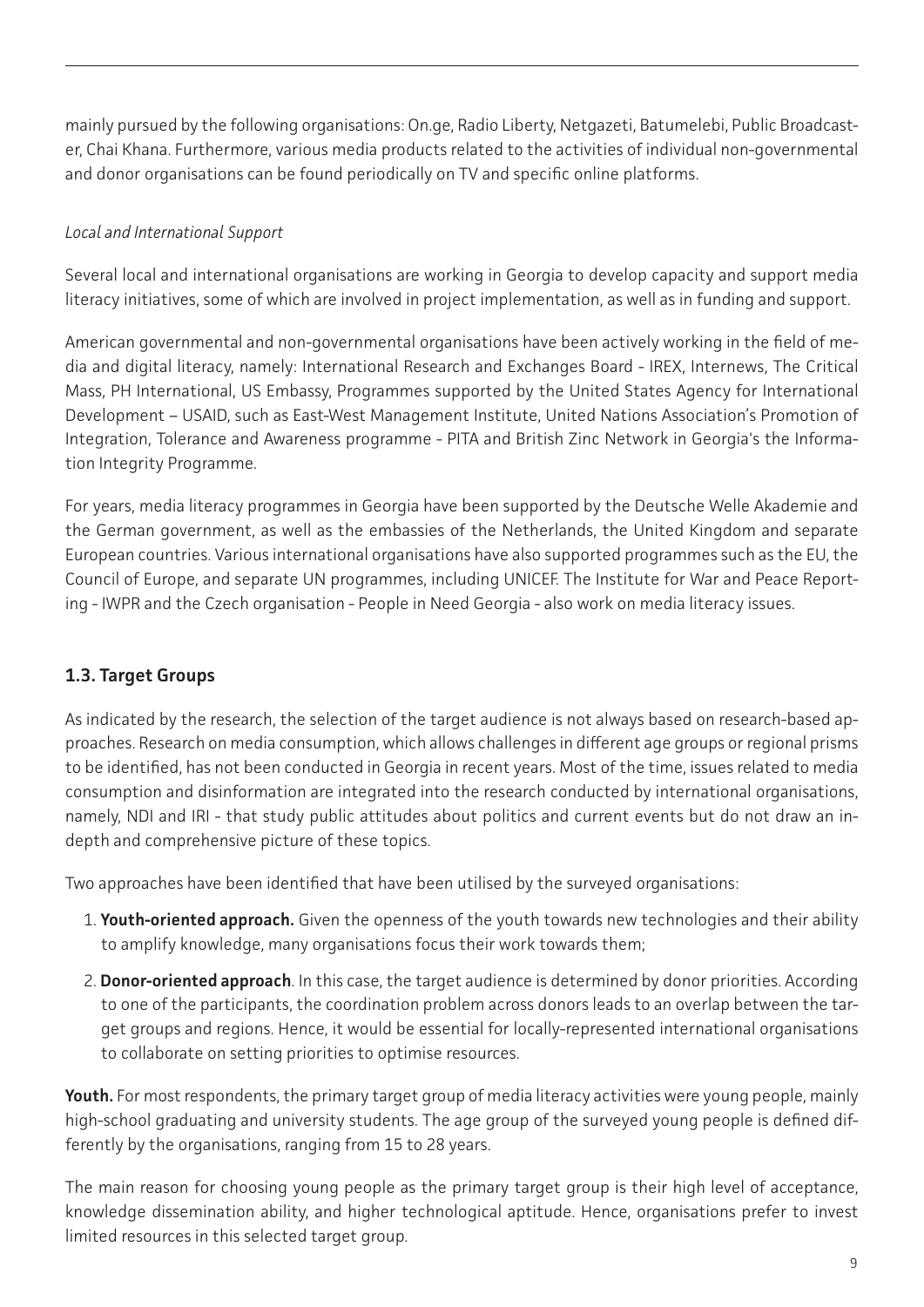<span id="page-9-0"></span>**School children and parents.** GNCC and several other organisations have also been working with school children, including primary school students and their parents.

**55+.** Out of all the respondents, only one organisation, People in Need, had a relatively small project that targeted the age category of 55+. This age group was included in the category of 'lacking attention.' The elderly are considered vulnerable due to their inefficient digital literacy skills, often depending on Russian-language media products, unreliable media, and sometimes are subjected to religious indoctrination. A representative of one of the NGOs stressed that even an attempt to encourage the senior age group to agree to participate in similar projects is a challenge in itself, as the 55+ age group is reluctant to change and labels similar activities as "imposed by the West." Notably, however, in 2021, the European Union announced a tender for a media literacy programme specifically for the 55+ age group.

**Profession-based target groups.** Two profession-based target groups have been identified that the respondents worked with: 1) Teachers and students of the teachers' programme; 2) Journalists trained primarily around information verification tools.

During the interviews, respondents underscored the need for a more systematic approach to teacher-centred activities, which can only be achieved through diversifying the audience based on resources and finding the right approaches.

**Vulnerable groups - Linguistic, ethnic and religious minorities, conflict victims, the population living in the occupied territories.** Notably, media literacy projects have expanded into the regions of Georgia; nonetheless, some of the regions that are densely populated by linguistic, ethnic and religious minorities remain out of focus. According to several respondents, training is rarely held in the aforementioned minority regions due to the language barrier, which can be further explained by the non-existence of a communication language<sup>2</sup> and the need to include an additional translator.

The youth affected by the conflict, as well as the population living in the occupied territories, represent particularly vulnerable groups. However, they were named as the target group by only one organisation.

**Need for coordination among donors**. In-depth interviews with respondents, including media experts, donors, government officials and NGOs, revealed that implemented projects often overlap and organisations that work with the same audience, especially young people, leave other vulnerable audiences overlooked.

Respondents also underscored the necessity for coordination among donors to diversify the audience and avoid overlap between projects so that the project priorities could be better tailored to the needs of target audiences.

# **1.4. Mapping Activities**

The data acquired from the questionnaires show that deterring political propaganda and detecting (mis)disinformation skills has been a critical aspect in media literacy projects implemented within the last three years, with a considerable focus on information verification skills based on open sources. The following two most commonly named components were critical thinking and creativity/media content creation (multimedia photography, audio-visual, etc.). Relatively less attention is paid to digital inclusion and intercultural dialogue/communication.

Most actors assess their competencies as 'strong' or 'somewhat strong' in the following areas: finding professionals to be involved in project implementation, communicating with stakeholders, communicating with the target audience, and developing grant/project concepts.

<sup>&</sup>lt;sup>2</sup> In several Armenian and Azerbaijani language settlements, Russian no longer remains the communication language.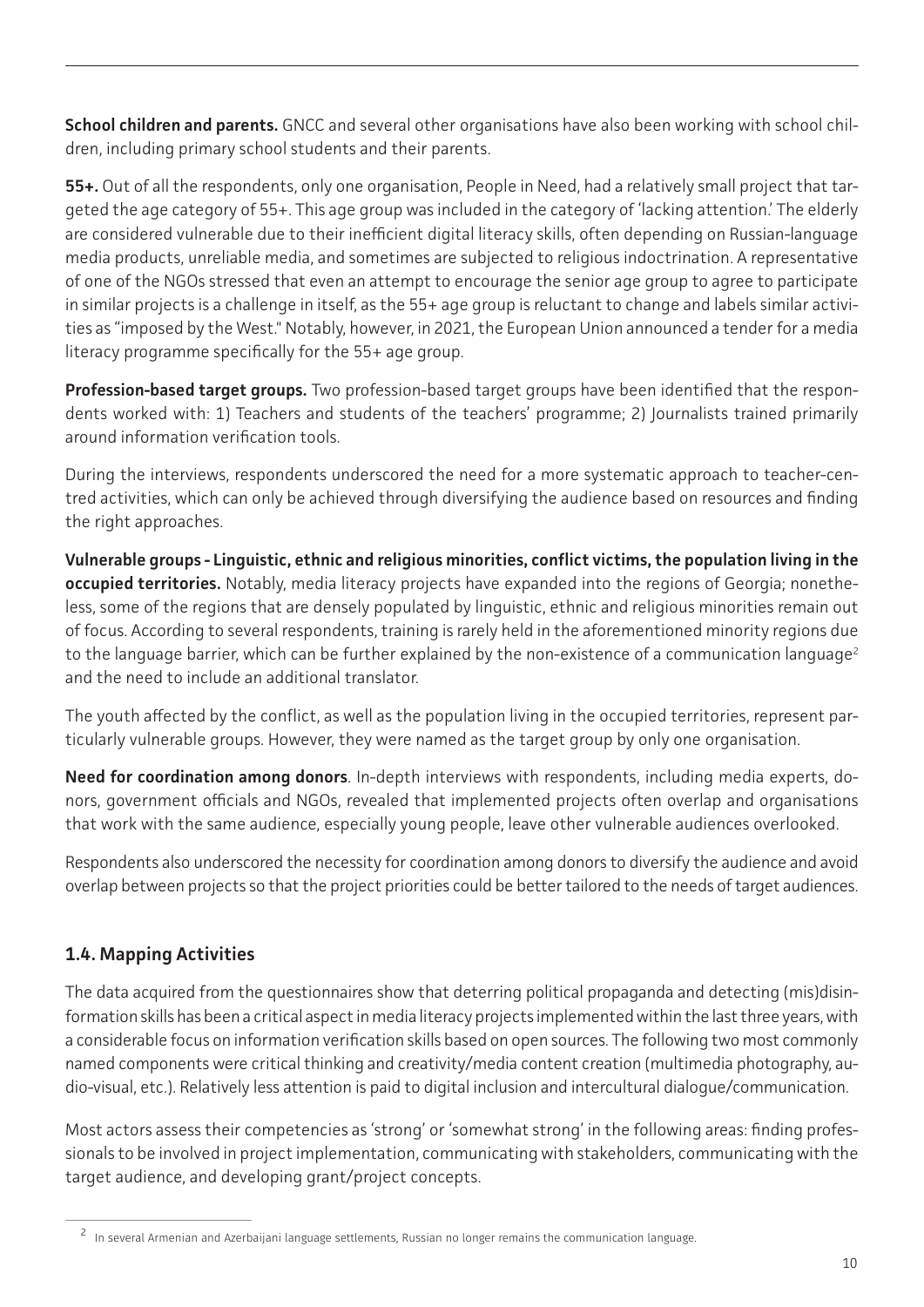#### *General Communication with the Audience*

Actors predominantly utilise social networks to communicate with target groups. Almost all respondents named Facebook their primary communication platform, followed by websites, email and physical events. Some respondents also use Instagram and Twitter.

Among its communication channels, one of the universities named an electronic system designated for informing university students.

## *Forms of Activities*

According to the questionnaire: data, campaigns, creation of resources (books, games, podcasts, etc.), and research compose the main activities for the media literacy actors. During the interview, some respondents noted that the resources created by their organisation are also available in ethnic minority languages.

Training of Trainers (ToT) was mentioned by about a third of respondents. Among the list of the least implemented activities are the creation of networking platforms and policy advocacy. In addition, one should point out that for educational institutions that work on media literacy issues, lectures on media literacy issues are a common form of activity.

When it comes to individual activities, one should mention the Open-Source Intelligence (OSINT) approach, which focuses on gathering information from publicly accessible tools or resources. In Georgia, this is widely utilised by the "DFRLab" of the Atlantic Council, "Myth Detector," "FactCheck.ge," and others.

One of the highlights among the activities was the Cascade Training, which IREX successfully implemented in Ukraine and was later adopted in Georgia. The programme involved training of trainers (ToT) and the subsequent cascade training conducted by 18-35-year-olds. Within the programme, master trainers have provided expertise to more than 600 young people, who later trained more than 8,700 participants.

The Learning by Doing approach is used by MDF, leading to the establishment of the Myth Detector Laboratory for young people aged 18-28 and based on its fact-checking platform. The lab allows students to attend weekly seminars and engage in a practice-oriented internship, thus exercising their knowledge obtained in practice by publishing fact-checking articles.

Another widely used method in media literacy is the use of online games. Part of the games are intellectual, aiming at teaching the players how to identify disinformation and hate speech and develop cyber security skills (Dr. Fake; Davita; Duck Hunter; Measure the Truth and your own Nose; Hate or Tolerate?). It is important to mention that Media Development Foundation's online games are also available in minority languages, as well as in English for international audiences.

USAID's new Information Integrity Programme, Zinc Network, ForSet, Iliauni and MDF have been promoting the use of technology to combat disinformation and generate new ideas through hackathons. Such hackathons have been used to develop several games and disinformation verification tools.

The issue of stimulating young people through competitions has been prioritised by GNCC (Real or Fictional) and the MDF. In addition to choosing the most media-literate young person every year, MDF also chooses the most media-literate school each year, consequently promoting media literacy.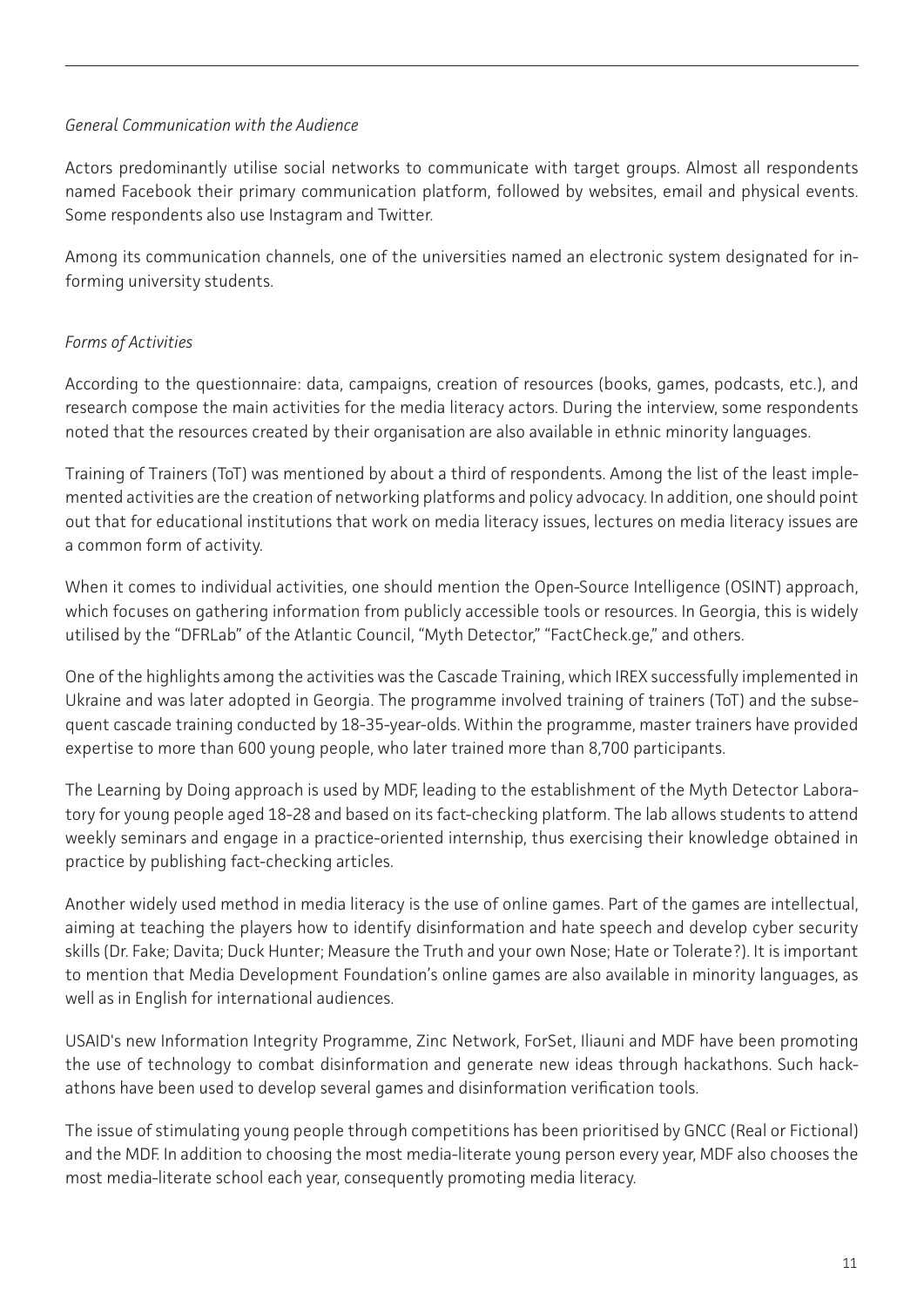#### <span id="page-11-0"></span>*Follow-up Projects and Updates*

Digital literacy, access to new technologies, critical thinking, media content analysis and evaluation were identified as the most promising areas for future projects. Knowledge of media ethical issues, including those related to the new social media platforms, were least prioritised by the respondents.

It is noteworthy that the Communications Commission denoted the need to update the political document of the agency, which would provide a more nuanced description of measures and indicators necessary for the development of media literacy in Georgia.

Some organisations and donors have already started researching project impact assessments to improve their other projects. Some of the respondents labelled similar activities as priorities in their future activities. MDF listed focus groups as their future activity, enabling them to explore media consumption habits.

Several experts underscore the need for local actors to focus on active cooperation with schools and educational institutions, developing curricula for teachers, or updating existing ones.

## *Who Sets the Agenda?*

During the in-depth interviews, media experts pointed out that the main actors in the country in the field of media literacy are the non-governmental sector and international organisations.

Some experts believe that the Ministry of Education, which implements specific projects with the Communications Commission, should also play an important role in developing and implementing media literacy initiatives. However, it does not have an agenda-setting role in this area.

# **1.5. Funding**

Donors of media literacy projects and organisations working in this field are mainly local and international organisations, Western embassies and Ministries of Foreign Affairs. Namely, US Embassy to Georgia, USAID, UNICEF, Zinc Network, Embassy of the Netherlands, British Embassy, NED, German Marshall Fund, the EU Delegation to Georgia, Deutsche Welle Akademie, UNAG, East-West Management Institute, Internews, CoE, PH International, Open Society Foundation, the Black Sea Trust for Regional Cooperation, Adenauer Foundation, United Kingdom Office for Foreign, Commonwealth and Development, N-ost and others.

According to the questionnaire, within the last three years, almost all media literacy projects carried out by local organisations were funded by a single donor. Two or more donors were present in about 25% of the projects. Additionally, the respondents stated that for the general duration of funding for the implemented projects, the funding is mainly allocated for medium-term (1-year) projects, with relatively few short-term or multi-year projects.

The organisations surveyed working in the field of media literacy are entirely or predominantly dependent on foreign donors. EU and UN grants were most apparent in the context of donor-dependency. As for the national government, only three organisations have fully or partially relied on its backing.

In selected cases, the actors refuse to fill in the grant applications due to various criteria, such as the need for their own resources/mandatory contribution, minimum years of experience, and project duration.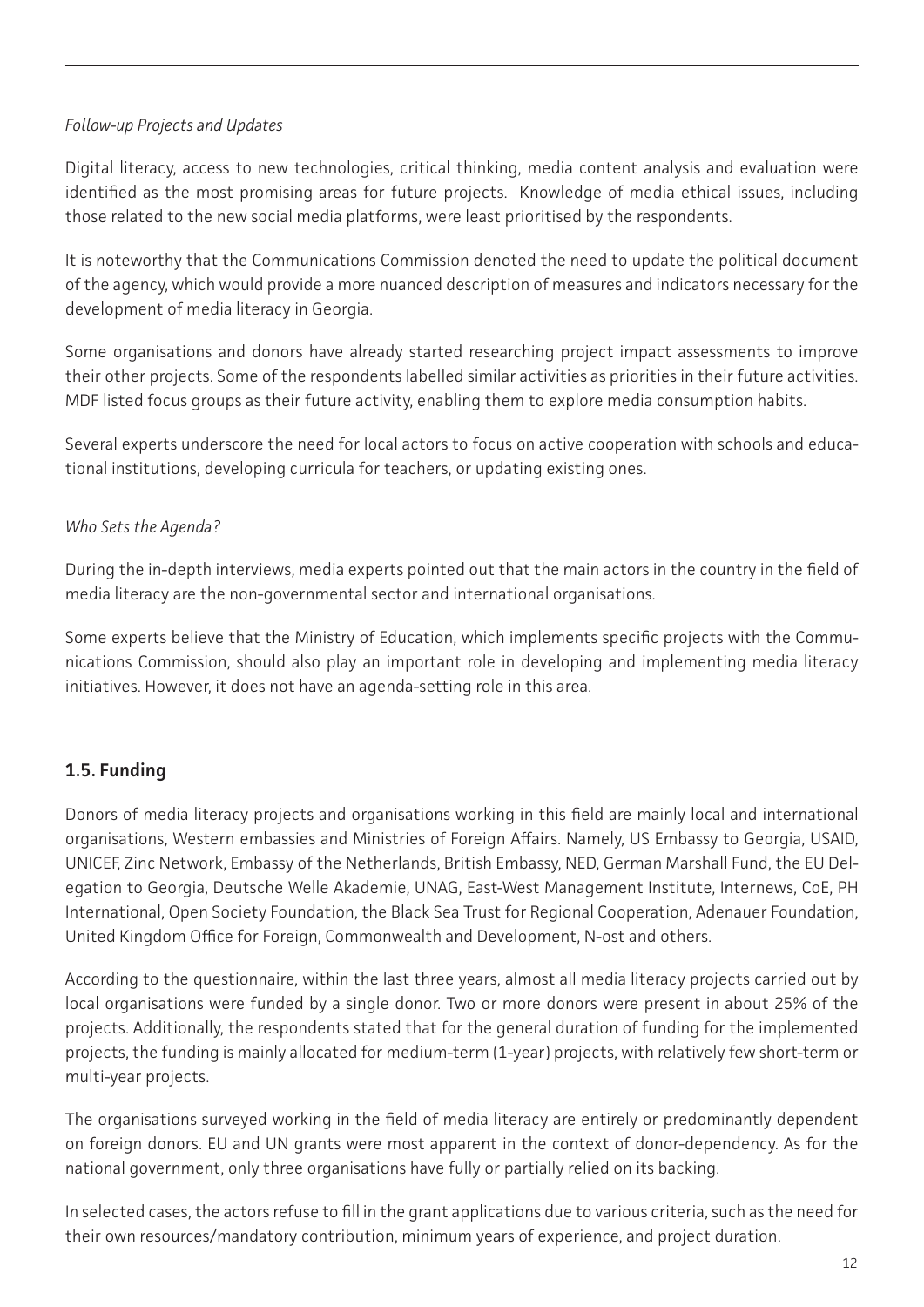<span id="page-12-0"></span>As a broadcasting and electronic communications regulatory body, the Communications Commission represents a publicly funded agency subject to financial accountability under the Freedom of Information Act (FOI). For the purposes of this study, the MDF requested information from GNCC on the funding of individual media literacy projects and the "Media Academy." In response, GNCC provided only the unified budget of the Media Academy, amounting to GEL 5,018,794 since the establishment of the organisation (August 10, 2018) until today (September 21, 2021). The commission did not provide information on the funding of individual projects of the Media Academy, including Media Critic, which would allow us to assess the priority areas of the commission. Notably, the IDFI has been requesting information from the "Media Academy" since January 2020. Even though the court granted the request of the NGO, the data regarding the budget of the Media Academy is yet to be provided to the IDFI.

|                                  | 2019   | 2020   | 2021   |
|----------------------------------|--------|--------|--------|
| <b>World Press Freedom Index</b> | 60/180 | 60/180 | 60/180 |
| <b>Global Innovation Index</b>   | 48/129 | 63/131 | 63/132 |
| <b>Global Peace Index</b>        | 86/163 | 84/163 | 89/163 |

#### **1.6. Georgia in Indexes**

As of 2021, according to the World Press Freedom Index, Georgia ranks 60th out of 180 countries (28.64). It ranks 63rd out of 132 countries in the Global Innovation Index and 89th out of 163 countries in the Global Peace Index. While Georgia's score for the World Press Freedom Index has remained the same for the last three years, the Global Innovation and Peace Index scores have deteriorated.

# **2. Country Findings and Recommendations**

# **2.1. Cross-sectoral Cooperation and Networking**

Cross-sectoral cooperation and networking represent essential components for organisations working on media literacy activities. According to experts, cooperation helps organisations to ensure the sustainability of the projects and allows them to reach wider audiences.

Cooperation mainly takes place between local NGOs and their donors on the one hand and among organisations working in the non-governmental sector on the other. A survey of activities found that Tbilisi-based non-profits often collaborate with regional organisations to mobilise participants in the regions or conduct media literacy projects for locals with the financial support of a partner organisation.

Respondents underscored the cross-sectoral cooperation at both international and national levels. Regarding international cooperation, the Poynter Institute's International Fact-Finding Network (IFCN) has been named as the most prevalent among respondents, signed by Myth Detector and Factcheck.ge. The two organisations are also partners with Facebook's third-party fact-checking programme. MDF and GRASS also collaborate with the Open Information Partnership (OIP), which brings together organisations that combat disinformation across Europe. In addition, MDF is represented in the Deutsche Welle Akademie Media and Information Literacy Expert Network ([MILEN](https://www.dw.com/en/dw-akademie/milen/s-45533421)) and shares the organisation's experience with other countries.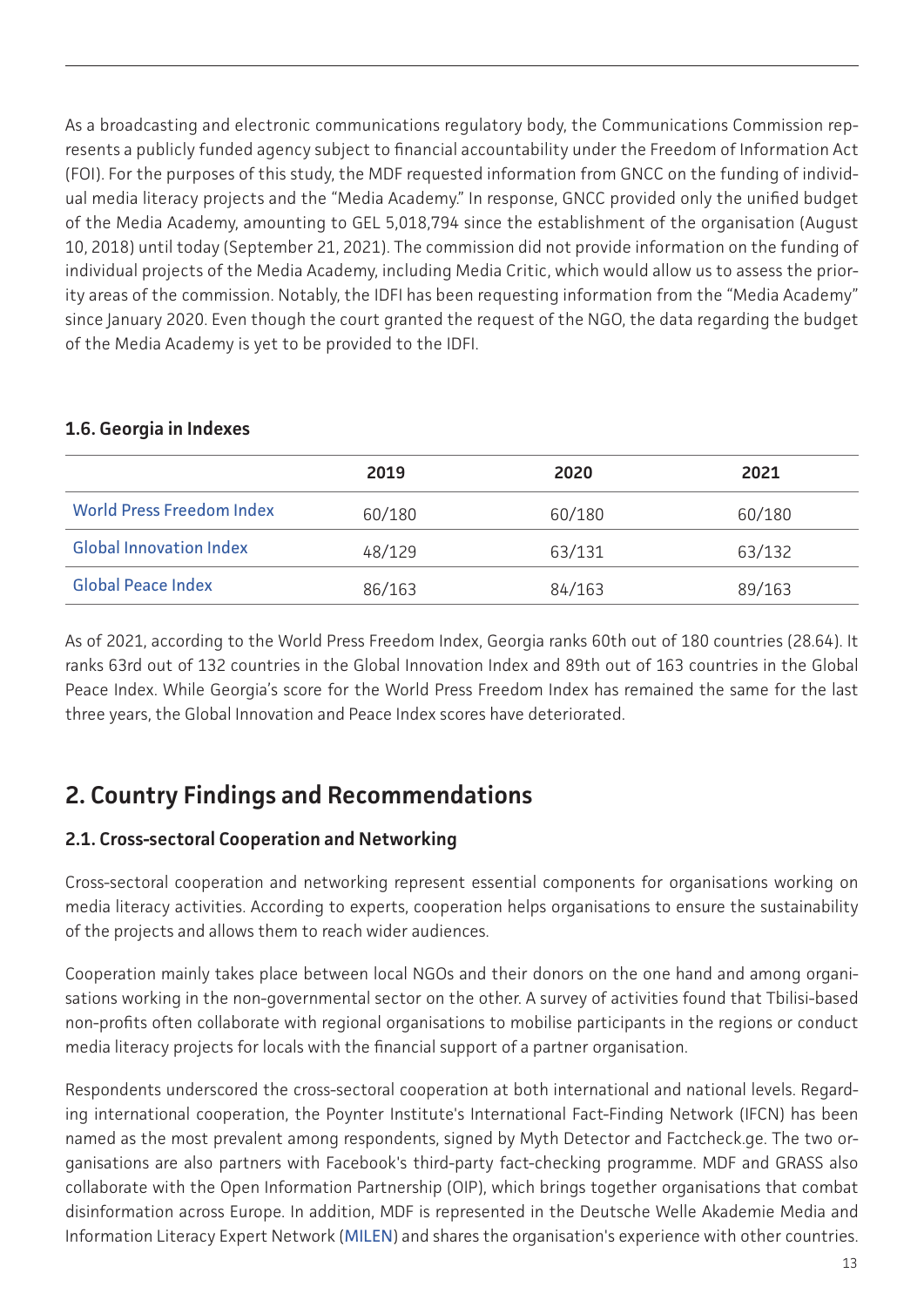Additionally, when it comes to international cooperation, several organisations have named the EU StratCom EUvsDisinfo and the NATO Strategic Communications Centre of Excellence (StratCom CoE). Among media outlets, one should mention the cooperation between On.ge and the Atlantic Council DFRLab, which entails translating DFRLab publications into Georgian and distributing them through On.ge.

As for the internal cooperation, one should mention the joint work of IREX and MDF on creating a Georgian [version](https://www.irex.org/sites/default/files/node/resource/learn-to-discern-media-literacy-curriculum-georgia-preview-2.pdf) of the adapted media literacy textbook. For its part, IREX mobilised participants in cascading training in cooperation with the Georgian Library Association.

When it comes to coalitions, one should point out [the Coalition for Information Integrity](https://www.facebook.com/infointegritycoalition), funded by USAID and supported by Zinc Network, bringing together the following organisations based in Georgia: MDF, iFact, IDFI, The Institute for War and Peace Reporting (IWPR), ISFED, Georgia's Reforms Associates (GRASS), The Georgian Charter of Journalistic Ethics, Tolerance and Diversity Institute (TDI).

In addition, the Communications Commission has set up a Media Literacy Hub consisting mainly of government agencies and their LEPLs, as well as several universities and two local NGOs.

The aspects of collaboration with universities and media outlets were also mentioned by the respondents. For instance, MDF actively collaborates with the Georgian Institute of Public Affairs (GIPA) and Ilia State University. Notably, organisations that do not have a separate media literacy programme but have integrated this component into other projects (PH International, the Konrad Adenauer Foundation, the Rondell Foundation, etc.) regularly invite experienced trainers from MDF, the Atlantic Council, and others.

Since media and information literacy is linked to digital literacy, collaboration with organisations working in this field is also apparent.

Apart from formal cooperation, informal cooperation was also emphasised between organisations that work mainly in different areas. For example, the Georgian Charter of Journalistic Ethics accentuates an informal cooperation format with MDF and GRASS.

In contrast to the high degree of cooperation between organisations in the non-governmental sector, coordination and joint work between government agencies and non-governmental organisations is relatively rare. The actors indicate the need to cooperate with the Ministry of Education to ensure the full integration of media literacy in academia.

"There is practically no, or very weak, coordination between NGOs and governmental bodies, as the latter do not consider the former as their partners in this matter; instead, for some reason, they label NGOs as their critical enemies. On the other hand, NGOs do not trust government bodies because they do not see their willingness to cooperate." - says one of the media experts.

#### *Strengths*

- Cooperation among NGOs and inviting experts from related fields;
- Cooperation in international networks ensures quality, as well as enables sharing local experience with other countries;
- The partnership of fact-checking organisations with Facebook reduces the spread of disinformation on social media and informs the audience about it;
- Media involvement in media literacy campaigns.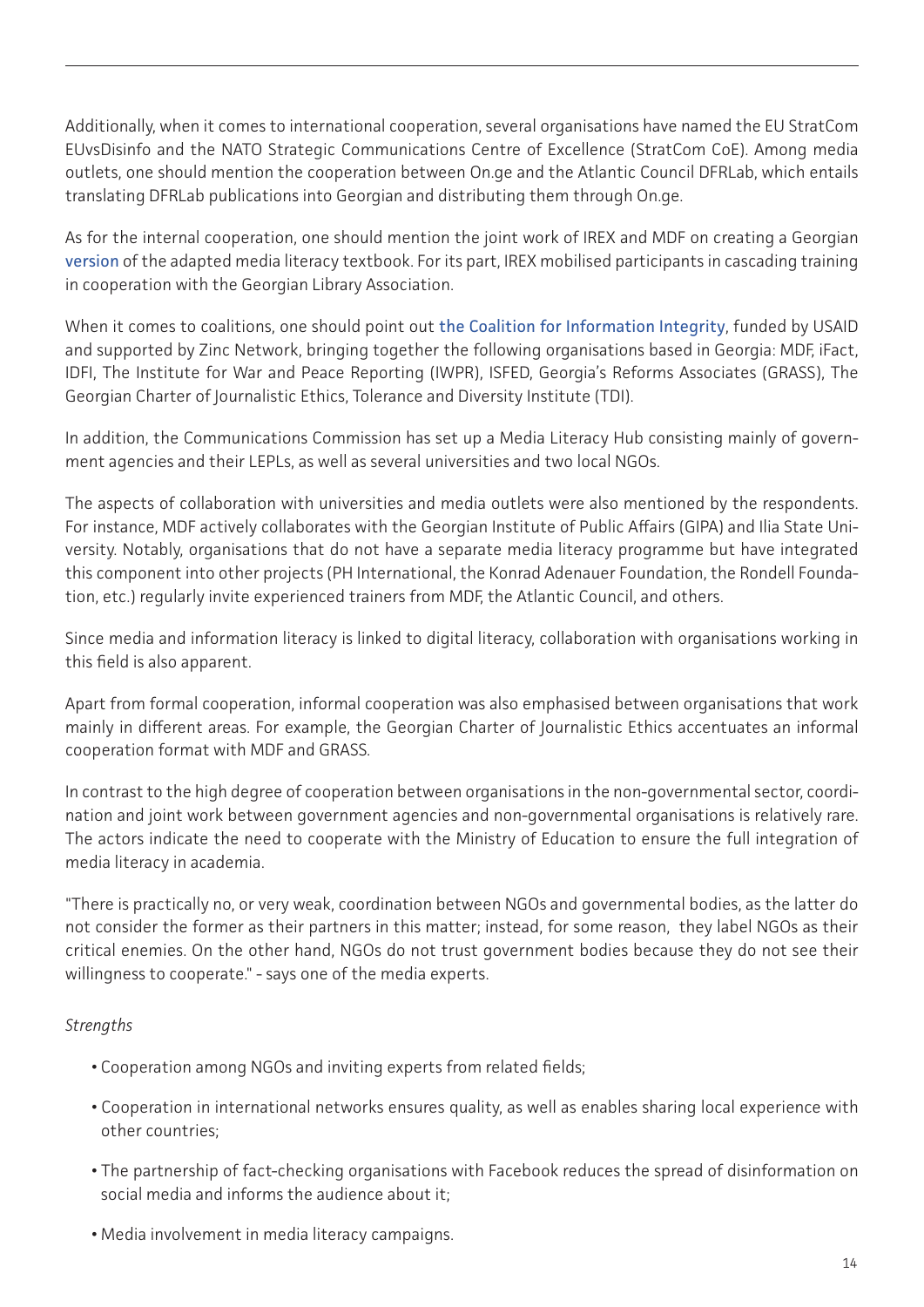#### <span id="page-14-0"></span>*Weaknesses*

- Distrust and weak coordination between the non-governmental sector and government agencies;
- Collaboration between organisations is often initiated by a donor, within a specific project.

#### *Threats*

- Network competition due to limited resources may be a barrier for organisations to share their views with each other;
- Due to limited human resources, organisations are unable to engage in shared networking activities.

## *Recommendations/Opportunities*

- Government actors should share the experience of NGOs. Civil society actors have developed significant MIL resources and accumulated knowledge based on the studies of the local media environment and best international practices over the preceding years. Therefore, the involvement of NGOs in service delivery can save resources and contribute to the development of joint quality MIL programmes to fill existing gaps;
- Establishing a format for cooperation between governmental and non-governmental organisations that would eliminate mistrust of the institution, ensure political neutrality, and strengthen media consumer resilience;
- Strengthening cooperation of media professional organisations and NGOs with schools and universities to incorporate MIL in various curricula, promote critical thinking and develop MIL skills at all educational levels;
- Integrating into international formats to share best practices.

# **2.2. Evaluation of Media Literacy Activities**

The majority of respondents underscored the need for in-depth evaluation of the already implemented activities to plan future projects. According to some experts, less attention is paid to qualitative data when evaluating activities, focusing more on quantitative data. It was also emphasised that the non-existence of uniform criteria for evaluating media and information literacy activities hampered the ability of organisations to evaluate themselves according to their own resources and curriculum. At the same time, the criteria for evaluating media and digital literacy are not clearly separated, which may even overlap in some cases.

As for the evaluation mechanisms, as mentioned in the 'defining the audience' section, the lack of studies that fully address media consumption habits in the new media ecosystem and the partial integration of these aspects into various thematic studies is a considerable problem. The need for such comprehensive research has been stipulated as a prerequisite for defining a target audience, as well as an opportunity to evaluate programmes implemented by various organisations.

The evaluation of media literacy projects is mainly carried out by large donor organisations. For example, the evaluation of the projects by the US Embassy in Georgia and IREX are conducted by their contracted companies, assessing how the information is consumed and how critically it is evaluated by project beneficiaries.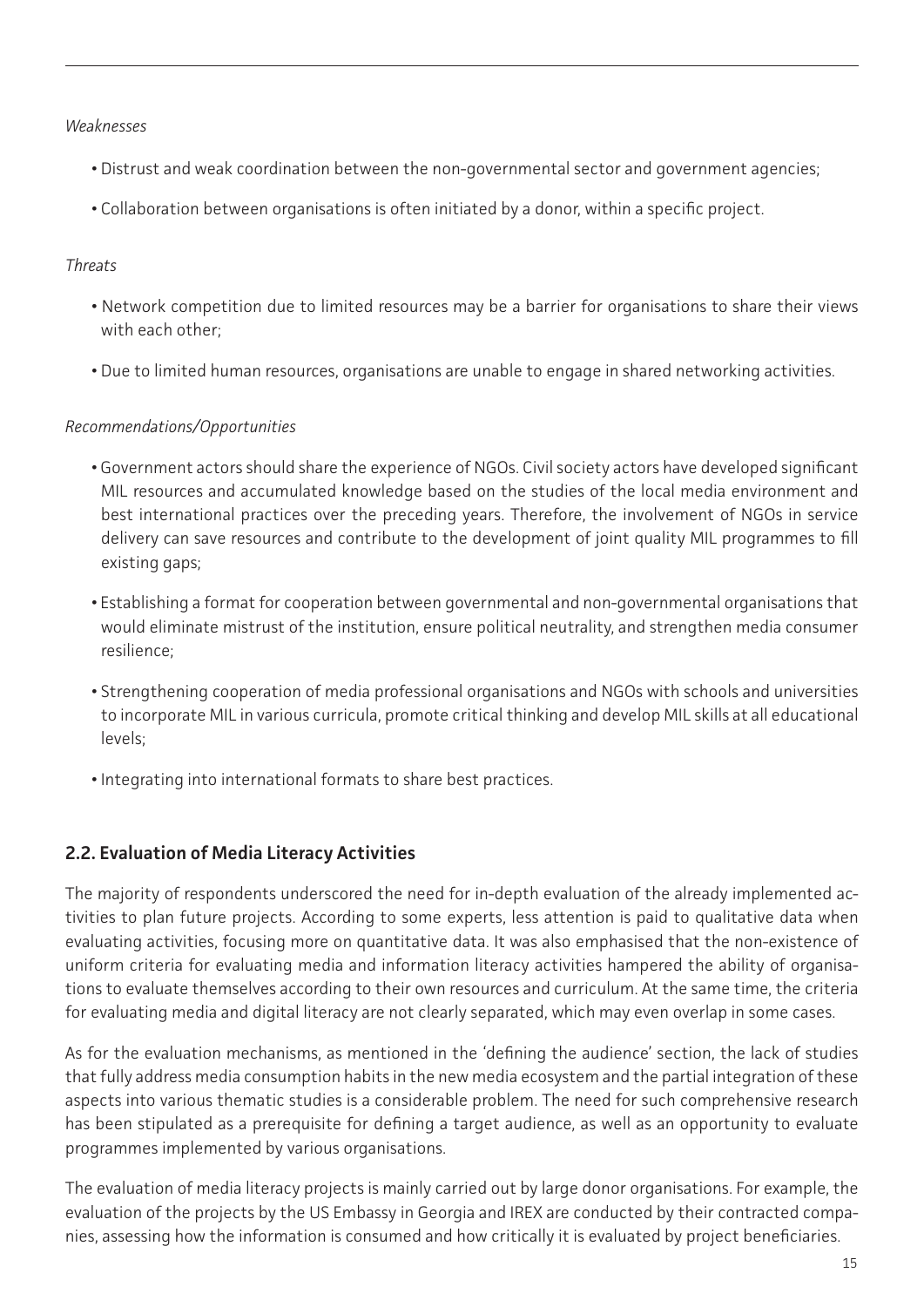The Communications Commission plans to conduct the research that would cover the entire country. GNCC stressed its lack of a designated tool for in-depth evaluation of projects but confirmed the preparation for upcoming research on the issue in the near future (from the end of 2021). The representative of the GNCC hinted at potential research in Georgia to determine the overall level of media literacy in the country and to identify vulnerable groups, etc.

Several respondents, who have limited resources to conduct representative research, named the training self-assessment method as an alternative. Participants complete pre- and post-assessment forms and assess how much their skills have improved as a result of this training.

In addition, while discussing evaluation mechanisms, IREX named a specific practice that obliges other organisations to request permission before using its training resources; thus, IREX checks the usefulness of its manual.

As one of the indicators of the success of its projects, the MDF notes that the graduates of their long-term training project have been involved in IREX cascade training, as well as employed in their fact-checking platform [\(www.mythdetector.ge](https://www.mythdetector.ge)) as analysts and serve as trainers in the organization's media literacy programmes.

The respondents stressed the insufficiency of achievements of the projects implemented in the country, as indicated, on the one hand, by the lack of coordination between donors and NGOs, and the lack of cooperation between government agencies and the non-governmental sector, and on the other hand, by paying less attention to the vulnerable groups, such as ethnic minorities, elderly citizens, etc.

#### *Strengths*

- Media literacy is part of legislation and policy documents;
- International donor organisations actively support media literacy projects to strengthen community resilience and even evaluate project impact in the case of large-scale projects;
- Many young people were trained in the framework of the projects, most of them later employed in other media literacy and research projects and becoming amplifiers of knowledge themselves.

#### *Weaknesses*

- There are no uniform criteria for evaluating media and information literacy activities;
- Media literacy activities are evaluated more quantitatively than qualitatively;
- Individual organisations evaluate projects only with their own scarce resources, to the extent possible;
- There is no holistic study that would assess media consumption habits and media literacy levels in the new media ecosystem across the country.

#### *Threats*

- Self-evaluation forms do not fully measure the impact of the project and may create a misconception about the success of the project;
- Not all donors, especially in small-scale projects, fund evaluation;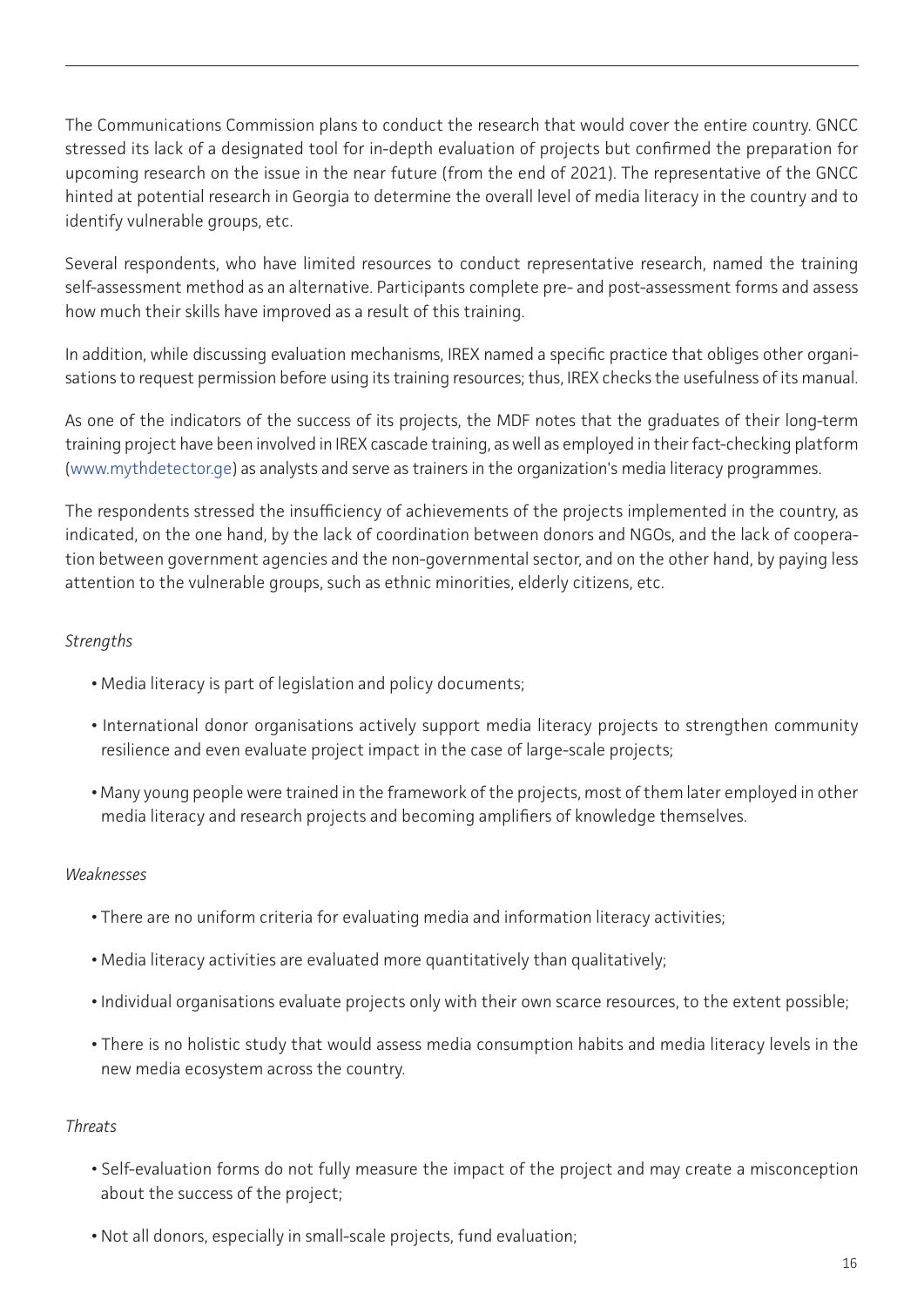<span id="page-16-0"></span>**•** Due to the undifferentiated approach of donors to target groups, many target groups, including vulnerable groups, remain out of focus.

#### *Recommendations/Opportunities*

- Project evaluation should serve capacity building and be based on study needs;
- It is necessary to conduct comprehensive research that would assess both media consumption habits and the level of media literacy in the country;
- It is important to come up with common assessment indicators based on curricula and media and digital literacy definitions;
- Donors should allocate more resources to conduct evaluations and facilitate the implementation of best practices on the ground in this regard;
- Coordination between key actors will make it possible to both identify the target audience as well as plan activities based on needs and results achieved;
- It is important to evaluate not only the knowledge and skills that beneficiaries gain as a result of media literacy projects, but also the methodology that organisations use with different audiences so that organisations can develop and refine existing methodologies tailored to different audiences;
- Involvement of external experts in the internal evaluation will help the organisations in the neutral evaluation of their activities.

# **2.3. Sustainability and Funding**

The sustainability of projects is impacted by the fact that, other than the Communications Commission and government agencies, organisations mostly rely on project funding from foreign donors that lasts on average 1 year, which is often not enough for a project to reach a large audience and impact the media environment in the long run. Notably, a five-year USAID-funded "Information Integrity programme" has been launched to strengthen the capacity of local organisations to combat disinformation. In addition, in selected cases, the donor (US Embassy) has extended funding for their successful media literacy projects, allowing programme organisers to achieve results in the long run.

The interviewed actors stress the lack of funding and attracting donors as their primary challenge. Respondents noted that donor funding in the field of media literacy was limited, and one of the organisations also asserted that donors do not encourage newly created organisations and rarely promote their development.

According to some experts, sustainability requires long-term cooperation with educational organisations, universities, schools, and government agencies to systematise existing approaches and curricula and make media literacy part of the compulsory curriculum. While discussing the sustainability of media literacy activities, one donor organisation assumed that media literacy principles could be taught through the 'gamification of learning' in primary classes. Given that expertise in media literacy is accumulated mainly within the non-state actors, the willingness of such long-term cooperation from government agencies is believed to be of importance in this process. An example was used when the Teacher Development Centre terminated a memorandum of cooperation with an NGO after a staff reshuffle, making the NGO implement the teacher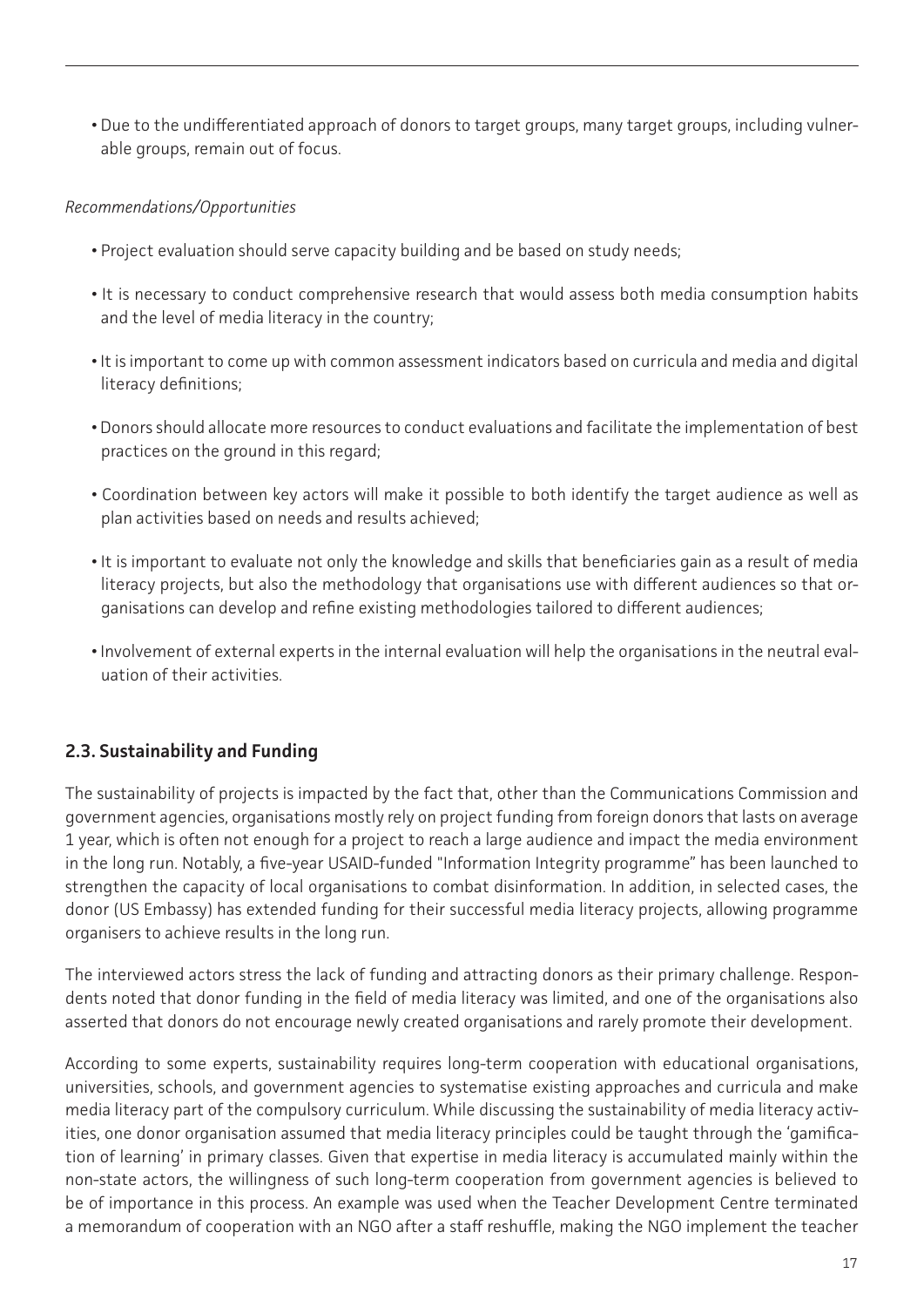training component in a modified format. The NGO linked the event to the political decision of the new head of the centre.

The fact that coordination and cooperation can be hampered by frequent personnel changes, including changes in management, as well as organisational changes, was also mentioned in an interview by a GNCC representative.

#### *Strengths*

- Donor organisations put particular emphasis on the role of media literacy in enhancing national resilience;
- Despite the scarcity of shared resources, some donors support long-term programmes in this area;
- In the context of limited resources, identifying young people who are themselves amplifiers of knowledge as the primary target audience helps to optimise resources;
- The already created resources represent a solid basis for other initiatives.

#### *Weaknesses*

- The target group is identified by the donor, which may not always correspond to the actual needs;
- Lack of coordination and competition is apparent in the case of non-governmental organisations and donors where different donors try to carry out identical activities, which sometimes leads to overlap;
- Project-based funding impacts and organisational development;
- Short-term or 1-year projects do not succeed in the long run, as the organisation is unable to continue the project with its own resources.

#### *Threats*

- Frequent organisational, personnel, or managerial changes may affect the project;
- Arbitrary decisions made by individual public officials may interfere with the non-governmental organisations in the implementation of projects, leading to modifications of the original project.

#### *Recommendations/Opportunities*

- In order to diversify audiences and optimise resources, coordination with both donors and government actors is essential;
- To achieve project sustainability and long-term results, it is crucial to use the expertise of non-state actors with a variety of resources. Furthermore, it is vital to integrate these experiences into the formal academic process;
- The state to invest more financial and technical resources in media literacy initiatives;
- The government institutions lacking experience and sufficient resources in the media literacy field could also benefit by outsourcing services.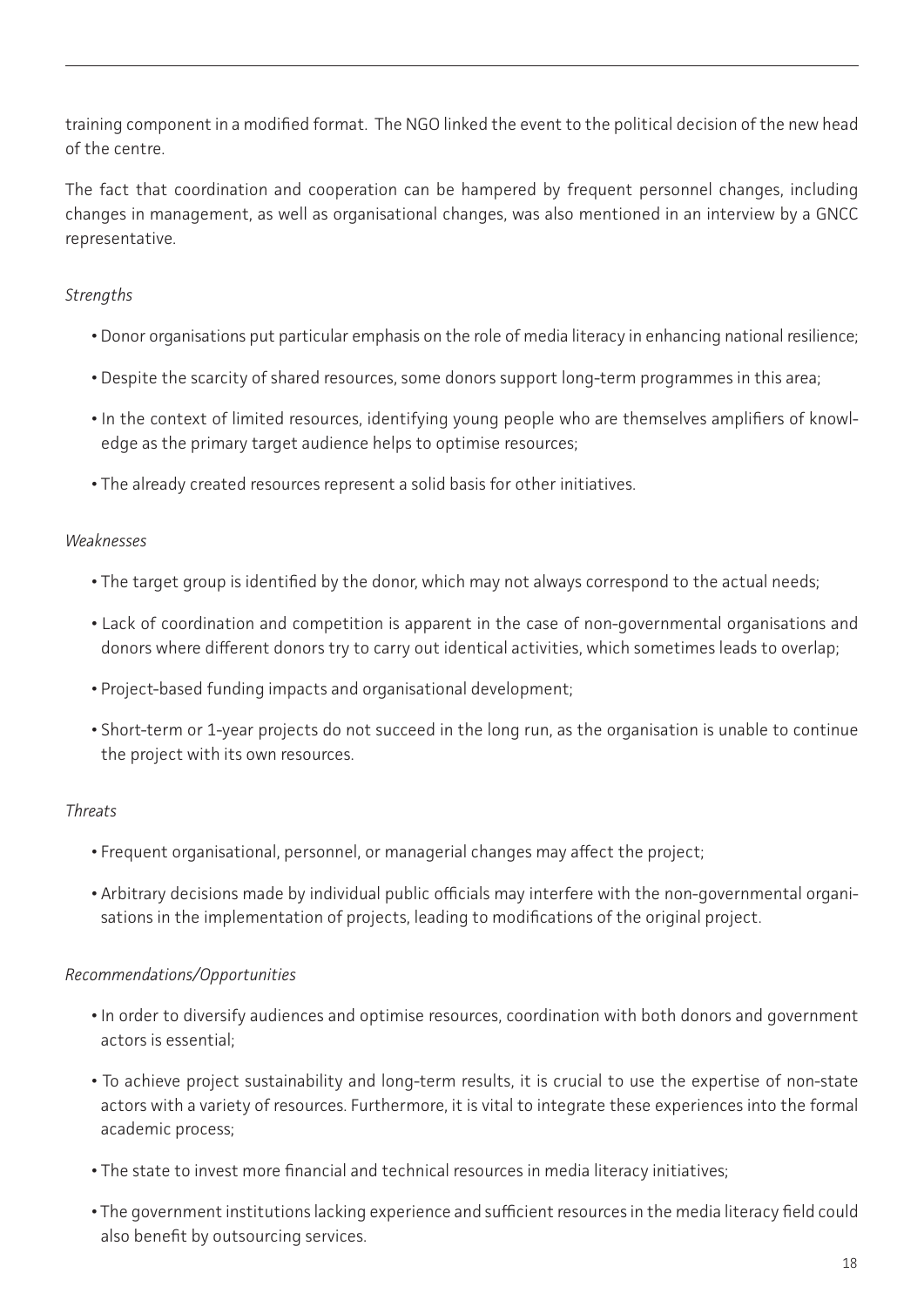# <span id="page-18-0"></span>**2.4. The Role of Media in Increasing Media Literacy**

During the interviews, the experts stipulated the immense role of the media in the promotion of media literacy. This emphasised the need for the media to be more involved in media literacy activities and initiatives, including, if possible, allocating financial resources in this area. While discussing the funding of media literacy initiatives, one of the donor organisations stated that encouraging the media is essential in terms of introducing basic skills and encouraging the adoption of media literacy by them and this could be done through the resources of both media and international donors.

On the other hand, given the polarised media environment in Georgia, when a specific media product is associated with a particular political party, the initiation of media literacy projects in such media may deepen scepticism in the audience.

The Georgian Public Broadcaster has established a fact-checking platform, which is mainly integrated into their website. Several other online platforms - Netgazeti, On.ge, Radio Liberty and others - integrate the fact-checking component into their materials, in addition to identifying coordinated inauthentic behaviour (CIB). Hence, they contribute to the preparation of materials that raise awareness of media literacy. The Media Checker of the Charter of Journalistic Ethics is also working to raise awareness, covering not only ethical issues but media literacy aspects as well.

Successful examples were also mentioned, where the topic of trolls was integrated into their popular product, or TV series (Studio "Creative", "My Wife's Girlfriends"). In this way the media raised public awareness, which according to some respondents, was an effective way to achieve the goal and was not even the focus of the programme-specific priorities of the donors.

Organisations working on media literacy issues promote media involvement in this area, which, on the one hand, is reflected in the cooperation with specific media outlets, and on the other hand, in the training of journalists selected through advertised competitions. Journalists were named as the target group by 12 out of 30 organisations, with a particular focus on regional journalists.

#### *Strengths*

- Collaboration of media outlets with organisations working in the field of media literacy;
- Some media have integrated a fact-checking component in their activities and started revealing inauthentic accounts;
- There emerged a successful example when the media effectively managed to raise awareness of media literacy with a popular TV show;
- Media literacy actors provide training to journalists about verification techniques.

#### *Weaknesses*

- Lack of resources in some media outlets to systematically implement media literacy initiatives;
- Lack of access to media content in minority languages.

#### *Threats*

**•** Disinformation websites that position themselves as media outlets, including the so-called Clickbait websites;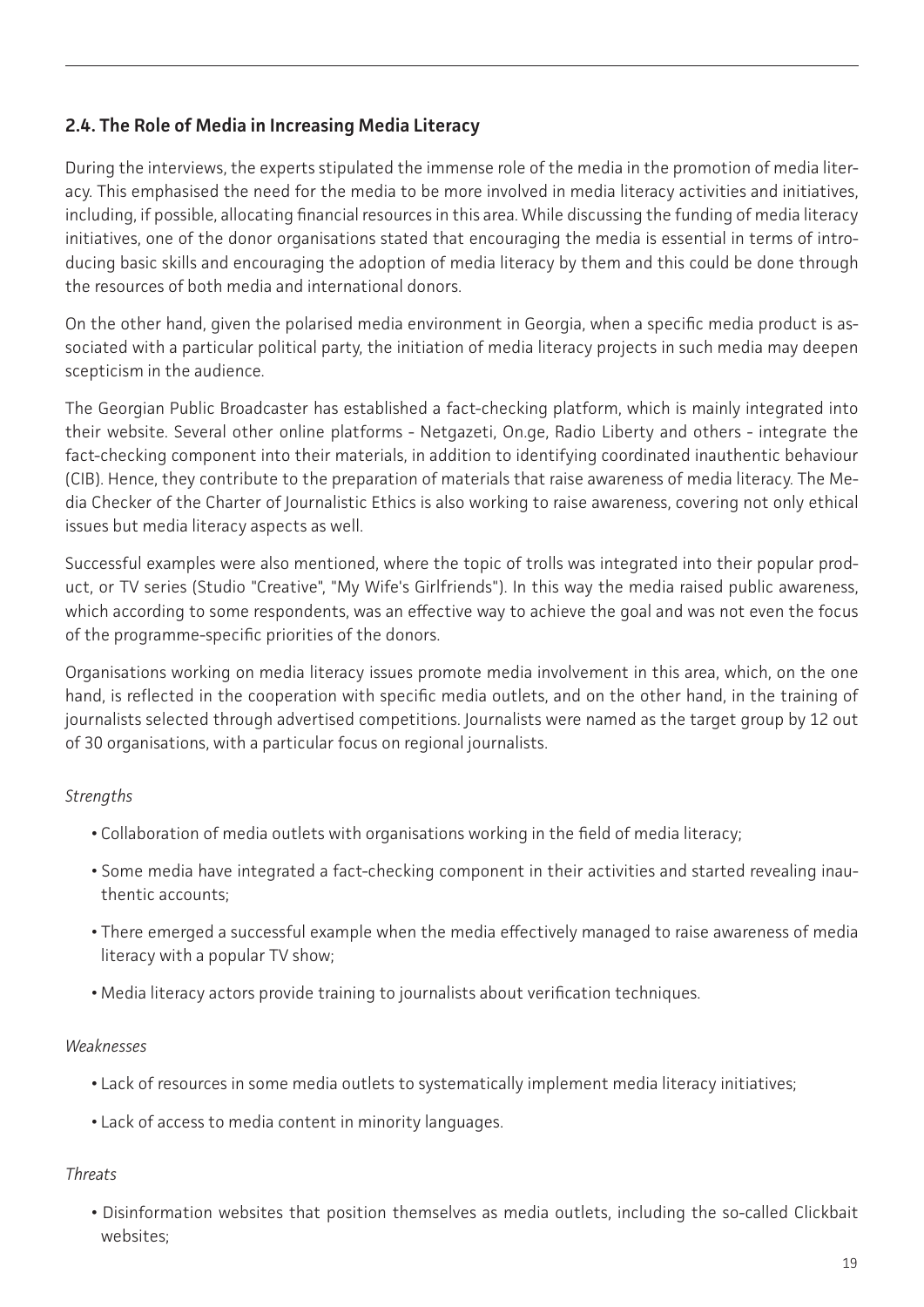**•** Distrust towards the mainstream media due to the polarised media environment.

#### *Recommendations/Opportunities*

- Donors should allocate financial resources to media organisations to implement media literacy initiatives and ensure financial sustainability of successful programmes;
- Media outlets should diversify their content and introduce MIL components not only in educational but entertainment content as well;
- The Georgian Public Broadcaster (GPB) should cooperate with non-state actors to promote media literacy initiatives and pay special attention to the most vulnerable groups, including ethnic minorities, while preparing programmes intended to foster resilience building of society.

#### *Concluding remarks - general recommendations*

- The role of Media Literacy in resilience building is considered to be of pivotal importance, which is further stressed in the policy documents published within the last couple of years in Georgia. However, it is essential to underscore that the failure of achieving consensus on strategic approaches between state and non-state actors remains the central obstacle towards enhancing the cooperation among the key stakeholders. Therefore, there is a need to create a cooperation format among governmental and non-governmental organisations that would ensure the elimination of mistrust, political neutrality and enhance the overall resilience level of the media consumers.
- In order to define the target audience and evaluate the programmes carried out by various organisations, one requires comprehensive research focused on media consumption habits and the impact of media literacy programmes on beneficiaries.
- Apart from evaluating the knowledge and skills that beneficiaries gain from media literacy projects, it is also essential to analyse the methodology that organisations use with different audiences to develop and refine their respective methodologies and tailor them better to diverse audiences.
- The expertise of non-state actors with various resources needs to be utilised to achieve project sustainability and long-term results. In addition, these experiences should be incorporated into the formal academic processes.
- Given the importance of media and digital literacy as transferable skills defined by the National Curriculum, there is a need to advance critical thinking from an early age, which by itself can be achieved by introducing media literacy as a compulsory subject in the school curricula.
- Coming up with joint curricula-based assessment indicators and media and digital literacy definitions remains another essential priority since there is a lack of unified definitions among stakeholders.
- Content diversification is crucial for Media outlets. This can be carried out by introducing MIL components not only in educational but entertainment content as well.
- In the framework of preparing programmes intended to build the resilience of society, the Georgian Public Broadcaster (GPB) should cooperate with non-state actors to promote media literacy initiatives and pay special attention to the most vulnerable groups, including ethnic minorities.
- There is an evident coordination problem across donors that often choose overlapping regions and tar-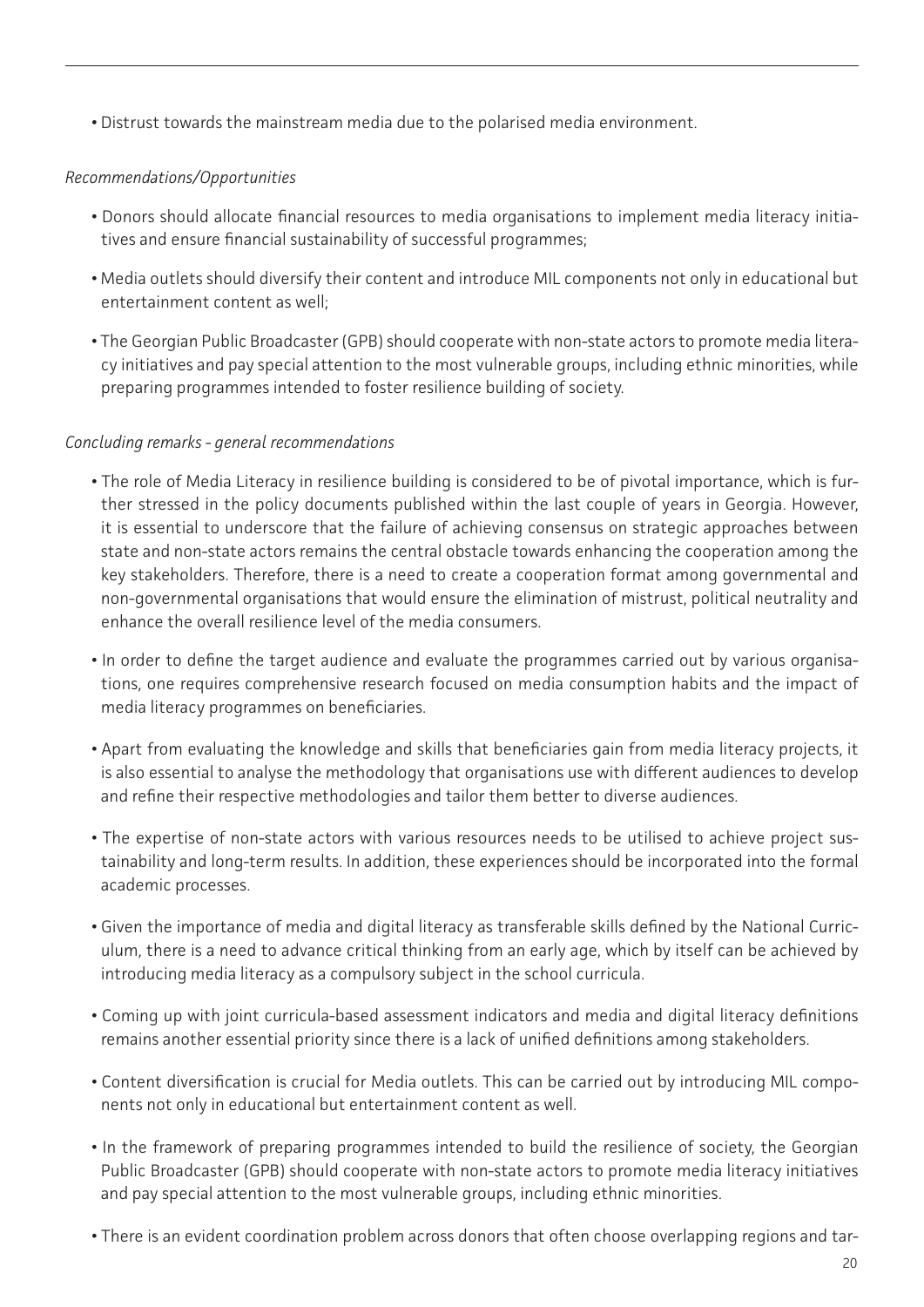get audiences, thus neglecting some of the most vulnerable audiences. Hence, the local representatives of international organisations should cooperate on setting strategic priorities to optimise resources.

**•** Donors should allocate more resources to conduct evaluations and facilitate the implementation of best practices on the ground.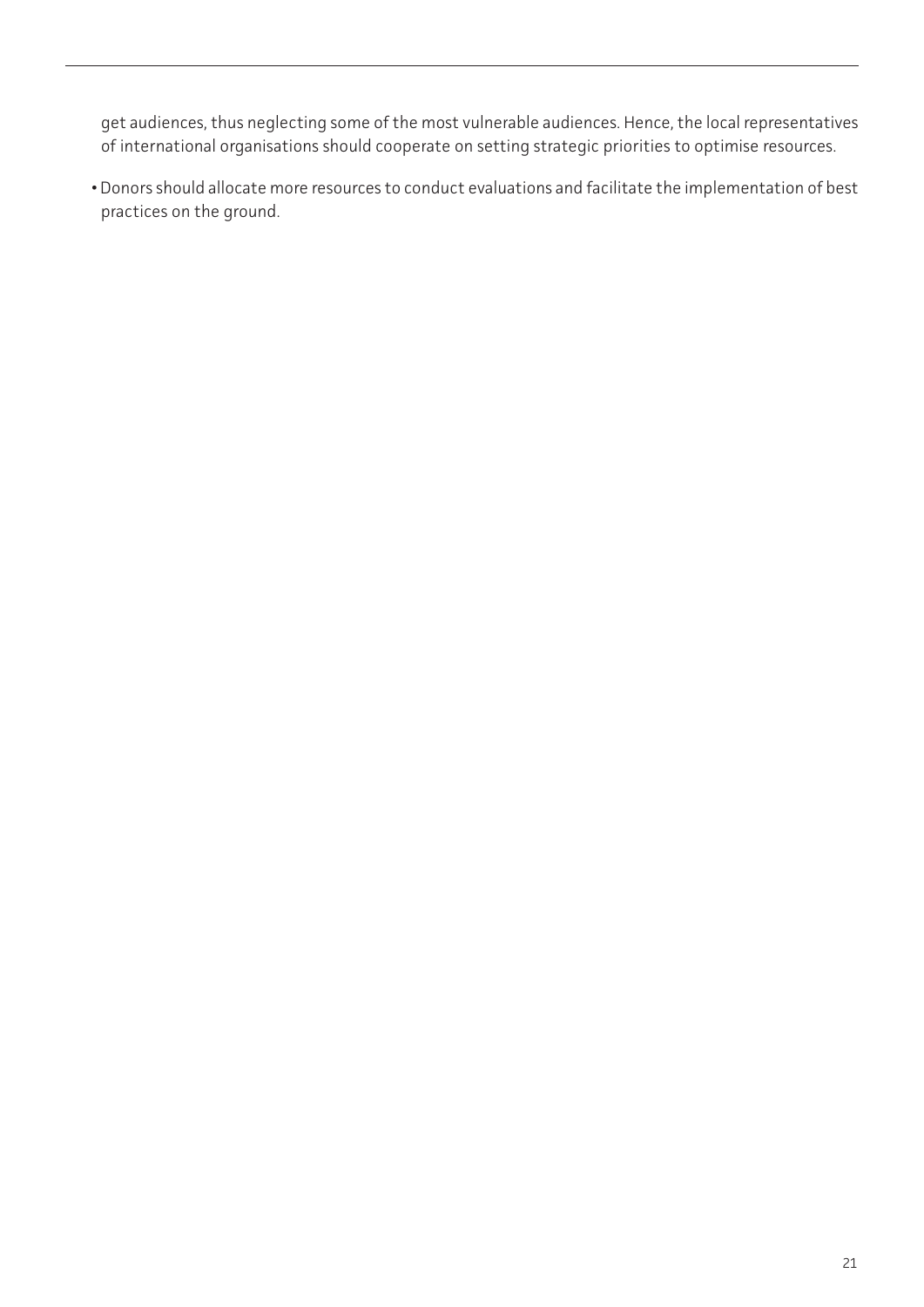# <span id="page-21-0"></span>**References**

Chequeado, IFCN. EduCheck Map: a Database about critical thinking and media, data, and misinformation literacy. [https://educheckmap.factcheckingday.com/dist/index.html#/projects](https://educheckmap.factcheckingday.com/dist/index.html#/projects ) (6 December 2021)

Chitaladze, A. (2020). ლუგარიდან გაჟონილ დოკუმენტებს ტროლი და კრემლთან დაკავშირებული ჟურნალისტი მანიპულაციურად ავრცელებენ (Troll and Kremlin-affiliated Journalist Manipulatively Spread Documents Leaked from Lugar Lab). Myth Detector.[http://mythdetector.ge/ka/myth/lugaridan-gazhonil-do](http://mythdetector.ge/ka/myth/lugaridan-gazhonil-dokumentebs-troli-da-kremltan-dakavshirebuli-zhurn)[kumentebs-troli-da-kremltan-dakavshirebuli-zhurnalisti-manipulatsiurad](http://mythdetector.ge/ka/myth/lugaridan-gazhonil-dokumentebs-troli-da-kremltan-dakavshirebuli-zhurn) (6 December 2021)

Coalition for Media Advocacy. (2019). კოალიცია მედიის ადვოკატირებისთვის მიიჩნევს, რომ მაუწყებლობის თვითრეგულირებას მიკუთვნებული საკითხების რეგულირებაში გადატანა დაუშვებელია (Coalition for Media Advocacy considers transferring broadcasting self-regulation issues into regulation unacceptable) [https://idfi.ge/ge/coalition\\_statment\\_media\\_advocacy](ttps://idfi.ge/ge/coalition_statment_media_advocacy) (6 December 2021)

DW Innovation. (2020). Fighting the infodemic, one game at a time. [https://innovation.dw.com/fighting-the](https://innovation.dw.com/fighting-the-infodemic-one-game-at-a-time)[infodemic-one-game-at-a-time](https://innovation.dw.com/fighting-the-infodemic-one-game-at-a-time) (4 December 2021)

European Commission. (2021). *Media literacy expert group (E02541)*. [https://ec.europa.eu/transparency/ex](https://ec.europa.eu/transparency/expert-groups-register/screen/expert-groups/consult?do=groupDetail)[pert-groups-register/screen/expert-groups/consult?do=groupDetail.groupDetail&groupID=2541](https://ec.europa.eu/transparency/expert-groups-register/screen/expert-groups/consult?do=groupDetail) (4 December 2021)

Georgian National Communications Commission. (2018). მედია წიგნიერების განვითარების ხელშეწყობის სამოქმედო გეგმა (Action Plan for the Development of Media Literacy). [https://comcom.ge/uploads/oth](https://comcom.ge/uploads/other/3/3293.pdf)[er/3/3293.pdf](https://comcom.ge/uploads/other/3/3293.pdf) (6 December 2021)

Global Peace Index. (2021). Vision of Humanity.<https://www.visionofhumanity.org/maps/#/> (6 December 2021)

Global Innovation Index. (2021). [https://www.globalinnovationindex.org/userfiles/file/reportpdf/GII-2021/](https://www.globalinnovationindex.org/userfiles/file/reportpdf/GII-2021/GII_2021_results.pdf) [GII\\_2021\\_results.pdf](https://www.globalinnovationindex.org/userfiles/file/reportpdf/GII-2021/GII_2021_results.pdf) (4 December 2021)

Government of Georgia Resolution №482. (2021). 2021-2024 წწ. კიბერუსაფრთხოების ეროვნული სტრატეგია და სამოქმედო გეგმა (National Cybersecurity Strategy and the Action Plan for 2021-2024). National Security Council. <https://bit.ly/3pZrpFO> (6 December 2021)

Government of Georgia Decree №765. (2021). 2017-2020 Strategy for EU and NATO ევროკავშირსა და ნატოში საქართველოს გაწევრების კომუნიკაციის შესახებ საქართველოს მთავრობის სტრატეგიის 2017- 2020 წლებისთვის დამტკიცების თაობაზე (On the Approval of the Georgian Government's Strategy for Communication on Georgia's Accession to the European Union and NATO for 2017-2020). [https://matsne.gov.](https://matsne.gov.ge/ka/document/view/3650131?publication=0) [ge/ka/document/view/3650131?publication=0](https://matsne.gov.ge/ka/document/view/3650131?publication=0) (6 December 2021)

Institute for Development of Freedom of Information (IDFI). (2021). თბილისის საქალაქო სასამართლომ "მედიააკადემიის" წინააღმდეგ IDFI-ის სარჩელი დააკმაყოფილა (Tbilisi City Court Granted the Appeal of IDFI against Media Academy). [https://idfi.ge/ge/tbilisi-city-court-granted-idfi-appeal-against-media-acade](https://idfi.ge/ge/tbilisi-city-court-granted-idfi-appeal-against-media-academy)[my](https://idfi.ge/ge/tbilisi-city-court-granted-idfi-appeal-against-media-academy) (6 December 2021)

International Society for Fair Elections and Democracy (ISFED). (2021). ფარული საინფორმაციო კამპანიის კავშირი სამთავრობო უწყებებთან (The link between covert information campaign and government agencies). <https://www.isfed.ge/geo/blogi/faruli-sainformatsio-kampaniis-kavshiri-samtavrobo-utskebebtan> (6 December 2021)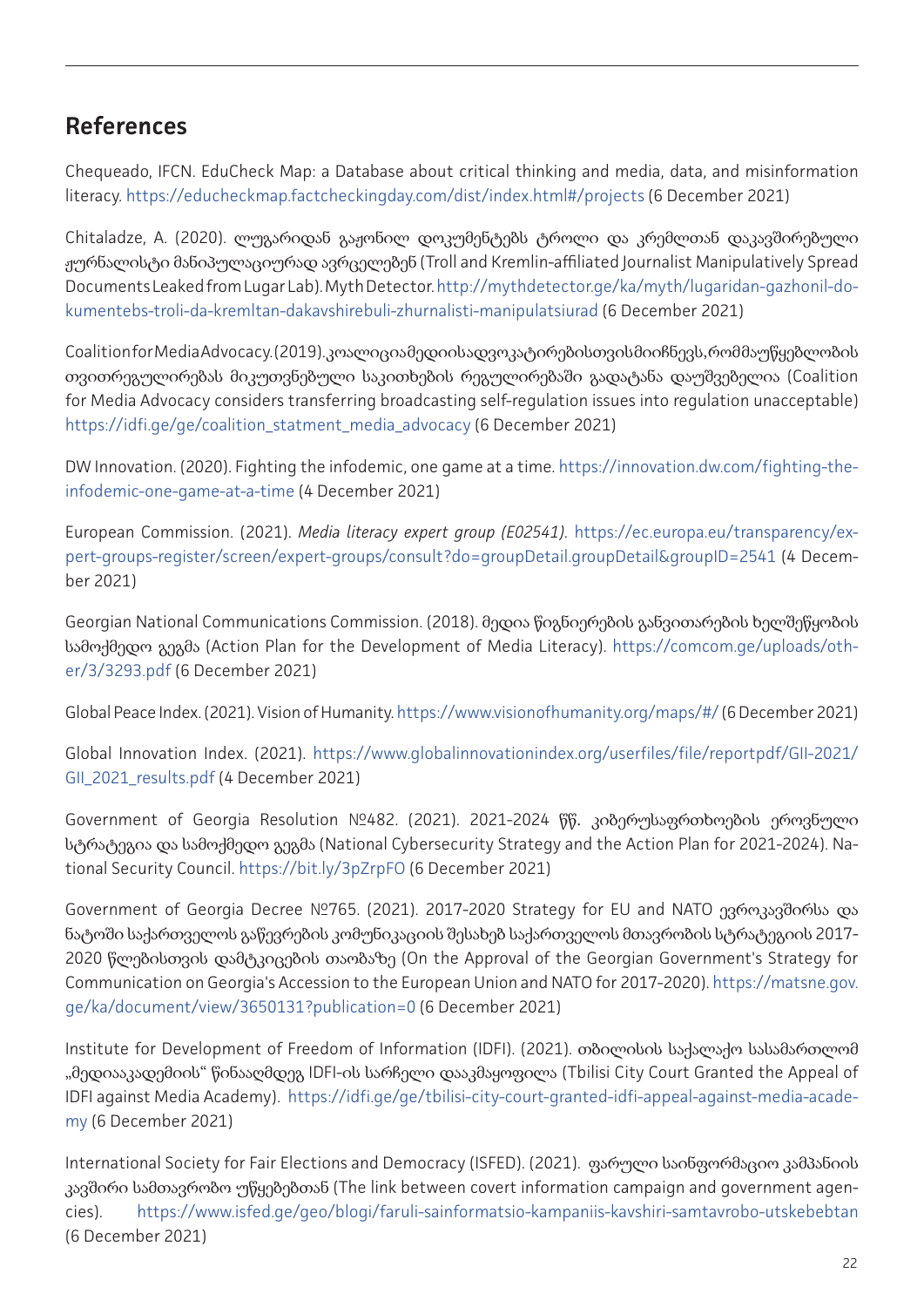Institute for Development of Freedom of Information (IDFI). (2020). მედიაკრიტიკის პლატფორმის მიმოხილვა (Media Critic platform review). [https://idfi.ge/public/upload/Article/mediacritic\\_platform\\_re](https://idfi.ge/public/upload/Article/mediacritic_platform_review-final.pdf)[view-final.pdf](https://idfi.ge/public/upload/Article/mediacritic_platform_review-final.pdf) (6 December 2021)

Kintsurashvili T., Iagorashvili I., Ratiani M. (2020). ბრძოლა "შიდა მტერთან" და კოჰაბიტაცია რუსულ პროპაგანდასთან (Fight against "Internal Enemy" and Cohabitation with Russian Propaganda). Myth Detector. <https://www.mythdetector.ge/ka/myth/brdzola-shida-mtertan-da-kohabitatsia-rusul-propagandastan> (6 December 2021)

Kintsurashvili T. (2020). Georgia's Implementation of 20 Eastern Partnership Deliverables for 2020. Strengthening Strategic Communications and Supporting Plurality and Independence of Media, pp.21-22. Georgian Institute of Politics (GIP). [http://gip.ge/georgias-implementation-of-20-eastern-partnership-deliver](http://gip.ge/georgias-implementation-of-20-eastern-partnership-deliverables-for-2020/)[ables-for-2020/](http://gip.ge/georgias-implementation-of-20-eastern-partnership-deliverables-for-2020/) (4 December 2021)

Media Development Foundation (MDF), Network of Information Centres, Transparency International Georgia (TI), Georgian Young Lawyers' Association (GYLA), The Georgian Charter of Journalistic Ethics, Journalism Resource Centre (JRC), Studio "Monitor", Baltic to Black Sea Alliance - Georgia (BBSA) (2018). არასამთავრობო და მედია ორგანიზაციების კომენტარები "მედია წიგნიერების განვითარების ხელშეწყობის სტრატეგიისა და სამოქმედო გეგმის" პროექტთან დაკავშირებით (Comments of nongovernmental and media organisations on the draft Strategy and Action Plan for the Development of Media Literacy). [http://mdfgeorgia.ge/](http://mdfgeorgia.ge/geo/view_statements/462) [geo/view\\_statements/462](http://mdfgeorgia.ge/geo/view_statements/462) (6 December 2021)

Myth Detector. (2020). მარეგულირებლის "დაფინანსებული კრიტიკა", სახელისუფლებო და ანტილიბერალური გვერდები ვახო სანაიას წინააღმდეგ (Regulator's "Sponsored Criticism", Pro-Government and Antiliberal Pages against Sanaia). [https://www.mythdetector.ge/ka/myth/maregulireb](https://www.mythdetector.ge/ka/myth/maregulireblis-dapinansebuli-kritika-sakhelisuplebo-da-antiliber)[lis-dapinansebuli-kritika-sakhelisuplebo-da-antiliberaluri-gverdebi-vakho-sanaias](https://www.mythdetector.ge/ka/myth/maregulireblis-dapinansebuli-kritika-sakhelisuplebo-da-antiliber) (6 December 2021)

Posetti J., Ireton C., Wardle C., Derakhshan H., Mathews A., Abu-Fadil M., Trewinnard T., Bell F., Mantzarlis A. Journalism, 'Fake News' and Disinformation: A Handbook for Journalism Education and Training. UNESCO. Paris: the United Nations Educational, Scientific and Cultural Organisation, 2018. [https://en.unesco.org/fightfak](https://en.unesco.org/fightfakenews)[enews](https://en.unesco.org/fightfakenews) (4 December 2021)

Poynter. (2020). Fighting the Infodemic: The #CoronaVirusFacts Alliance. [https://www.poynter.org/coronavi](https://www.poynter.org/coronavirusfactsalliance/)[rusfactsalliance/](https://www.poynter.org/coronavirusfactsalliance/) (4 December 2021)

World Press Freedom Index. (2021). Reporters without Borders: Pluralist but not yet independent [https://rsf.](https://rsf.org/en/georgia) [org/en/georgia](https://rsf.org/en/georgia) (4 December 2021)